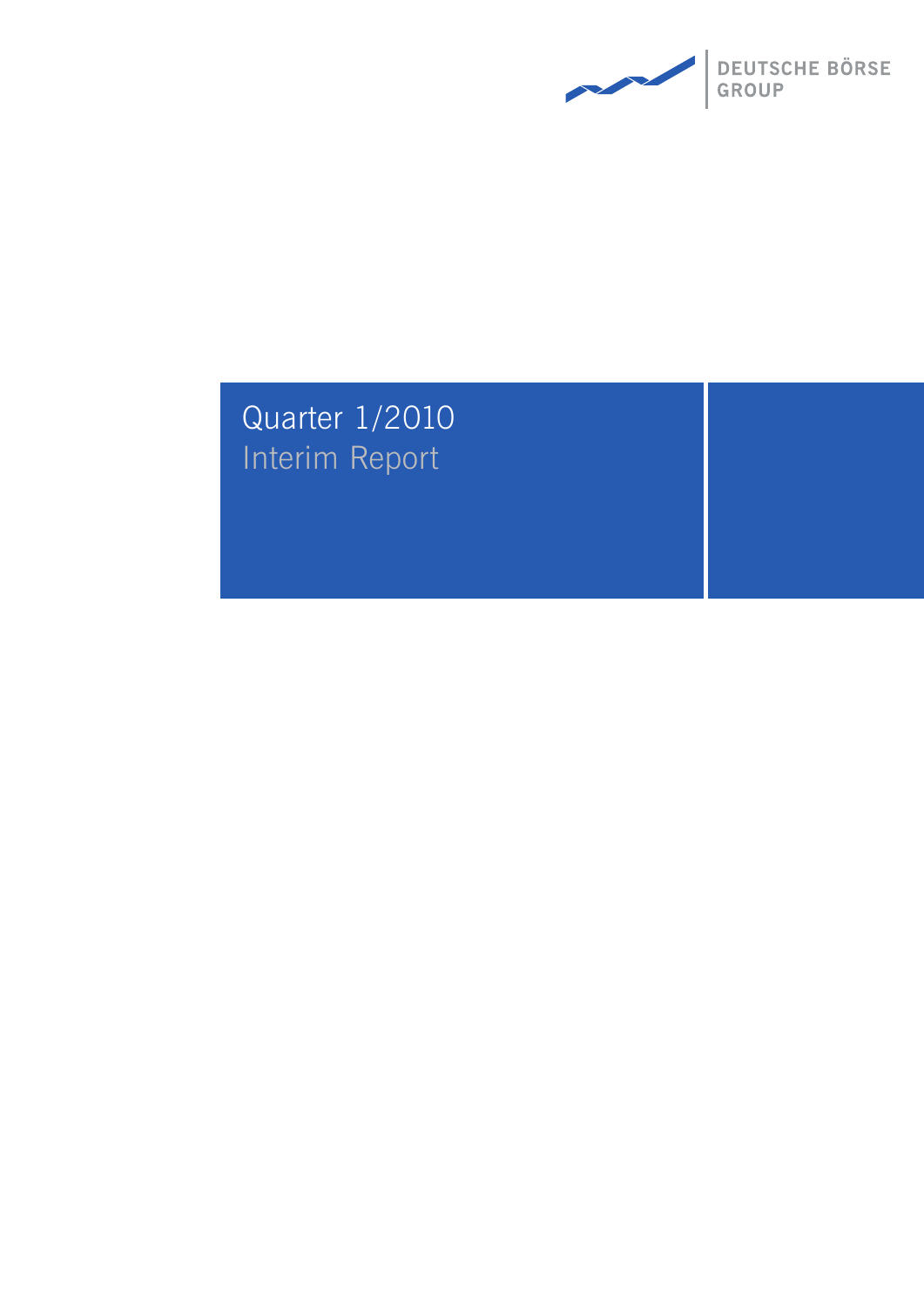## Deutsche Börse Group: Financial highlights

|                                                                         |               |         | 31 March 2010 | Quarter ended<br>31 March 2009 |
|-------------------------------------------------------------------------|---------------|---------|---------------|--------------------------------|
| Consolidated income statement                                           |               |         |               |                                |
| Sales revenue                                                           |               | €m      | 519.2         | 539.8                          |
| Net interest income from banking business                               |               | €m      | 11.0          | 31.9                           |
| Earnings before interest and tax (EBIT)                                 |               | €m      | 245.6         | 311.6                          |
| Net income for the period                                               |               | €m      | 156.9         | 205.9                          |
| Consolidated cash flow statement                                        |               |         |               |                                |
| Cash flows from operating activities                                    |               | €m      | 300.7         | 126.2                          |
| Consolidated balance sheet (as at 31 March)                             |               |         |               |                                |
| Equity                                                                  |               | €m      | 3,567.8       | 3,261.7                        |
| Total assets                                                            |               | €m      | 162,319.0     | 170,686.2                      |
| Performance indicators                                                  |               |         |               |                                |
| Earnings per share (basic and diluted)                                  |               | €       | 0.84          | 1.11                           |
| Operating cash flow per share (basic and diluted)                       |               | €       | 1.62          | 0.68                           |
| <b>Market indicators</b>                                                |               |         |               |                                |
| Xetra                                                                   |               |         |               |                                |
| Numer of transactions                                                   |               | million | 43.8          | 43.5                           |
| Trading volume (single-counted)                                         |               | €bn     | 299.1         | 255.3                          |
| <b>Floor trading</b>                                                    |               |         |               |                                |
| Trading volume (single-counted) <sup>1)</sup>                           |               | €bn     | 16.4          | 14.6                           |
| Eurex                                                                   |               |         |               |                                |
| Number of traded contracts                                              |               | million | 652.0         | 696.5                          |
| Clearstream                                                             |               |         |               |                                |
| Value of securities deposited (average for the period)                  | international | €bn     | 5,684         | 5,291                          |
|                                                                         | domestic      | €bn     | 4,996         | 4,686                          |
| Number of transactions                                                  | international | million | 9.1           | 7.1                            |
|                                                                         | domestic      | million | 18.8          | 16.9                           |
| Global Securities Financing (average outstanding volume for the period) |               | €bn     | 490.8         | 451.1                          |
| Deutsche Börse share price                                              |               |         |               |                                |
| Opening price <sup>2)</sup>                                             |               | €       | 58.00         | 50.80                          |
| High <sup>3</sup>                                                       |               | €       | 58.93         | 57.70                          |
| $\mathsf{Low}^3$                                                        |               | €       | 45.45         | 29.50                          |
| Closing price (as at 31 March)                                          |               | €       | 54.88         | 45.38                          |

 $\overline{a}$ 

1) Excluding certificates and warrants

2) Closing price on preceding trading day

3) Intraday price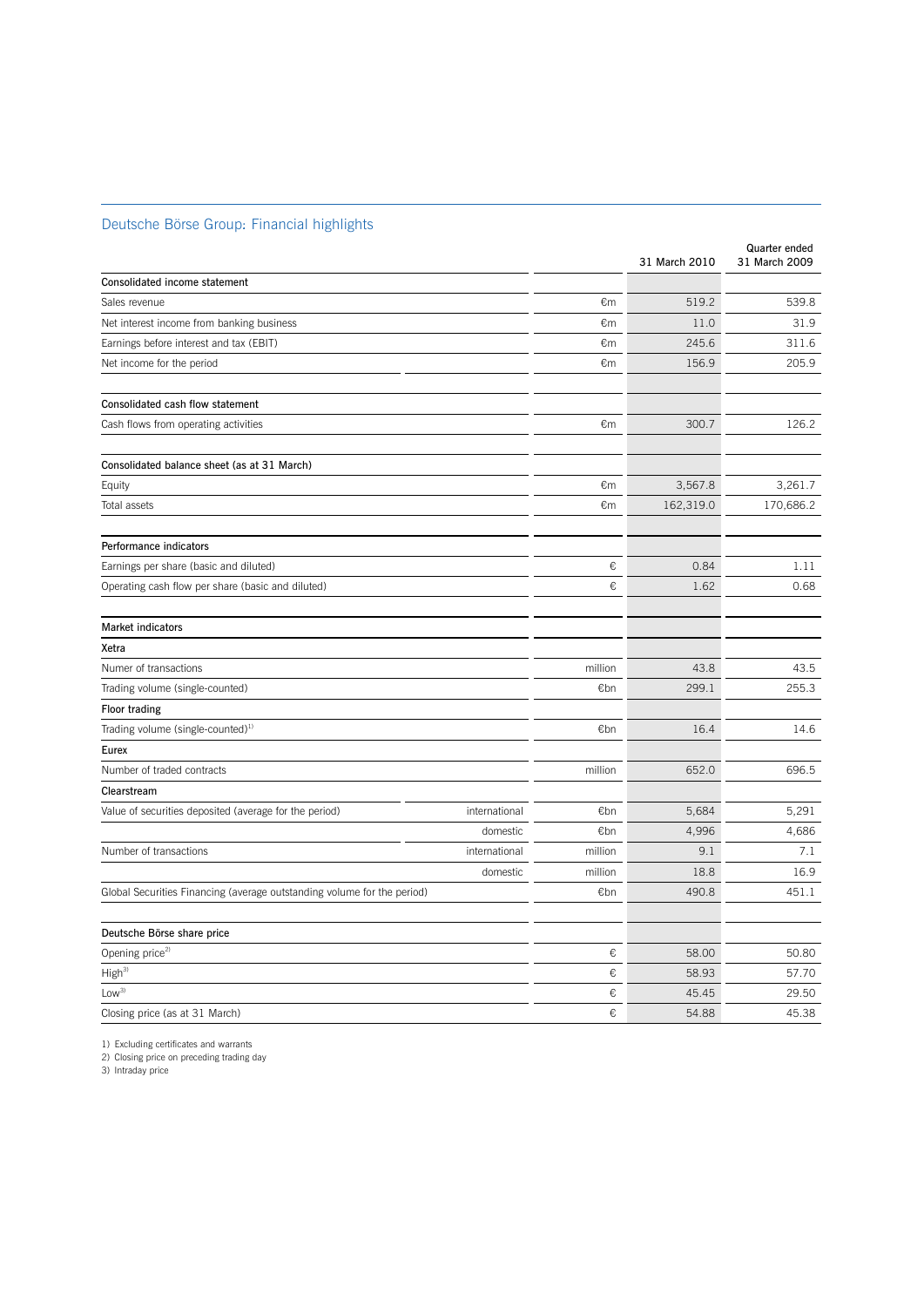# Deutsche Börse's sales revenue exceeds preceding three quarters

- Sales revenue declined vear-on-vear to  $€519.2$  million  $(Q1/2009: \text{£}539.8$  million), but was up on the preceding three quarters.
- Lower interest rates, in particular, drove net interest income from banking business down 66 percent to €11.0 million (Q1/2009: €31.9 million).
- Total costs amounted to  $€298.8$  million in the first quarter and, in spite of restructuring expenses of €27.8 million, were only slightly above the prior-year quarter (Q1/2009: €288.5 million).
- In the first quarter of 2010, Deutsche Börse has resolved a program to optimize operational processes and cost structures: starting in 2011, savings of more than €80 million are to be achieved; from 2013 onward, the Company expects to see the full effect of some €150 million a year. The program complements

the cost reduction measures initiated since 2007. A large proportion of the costs for these restructuring measures is planned to be recognized in the consolidated income statement in 2010. Restructuring expenses amounting to €27.8 million have already been recognized in the first quarter of 2010. The table on page 2 shows key figures for Q1/2010, adjusted for these expenses.

- Earnings before interest and tax (EBIT) were  $€245.6$ million (Q1/2009: €311.6 million).
- Basic earnings per share amounted to €0.84 for an average of 185.9 million shares (Q1/2009: €1.11 for 185.8 million shares).
- A dividend of  $\epsilon$ 2.10 per share the same as in the previous year – will be proposed to the Annual General Meeting on 27 May 2010.



- Daily Deutsche Börse closing share price

EURO STOXX 50® (EUR)1)

1) Index-linked, closing price on 30 December 2009

<sup>-</sup> DAX<sup>®</sup> performance<sup>1)</sup>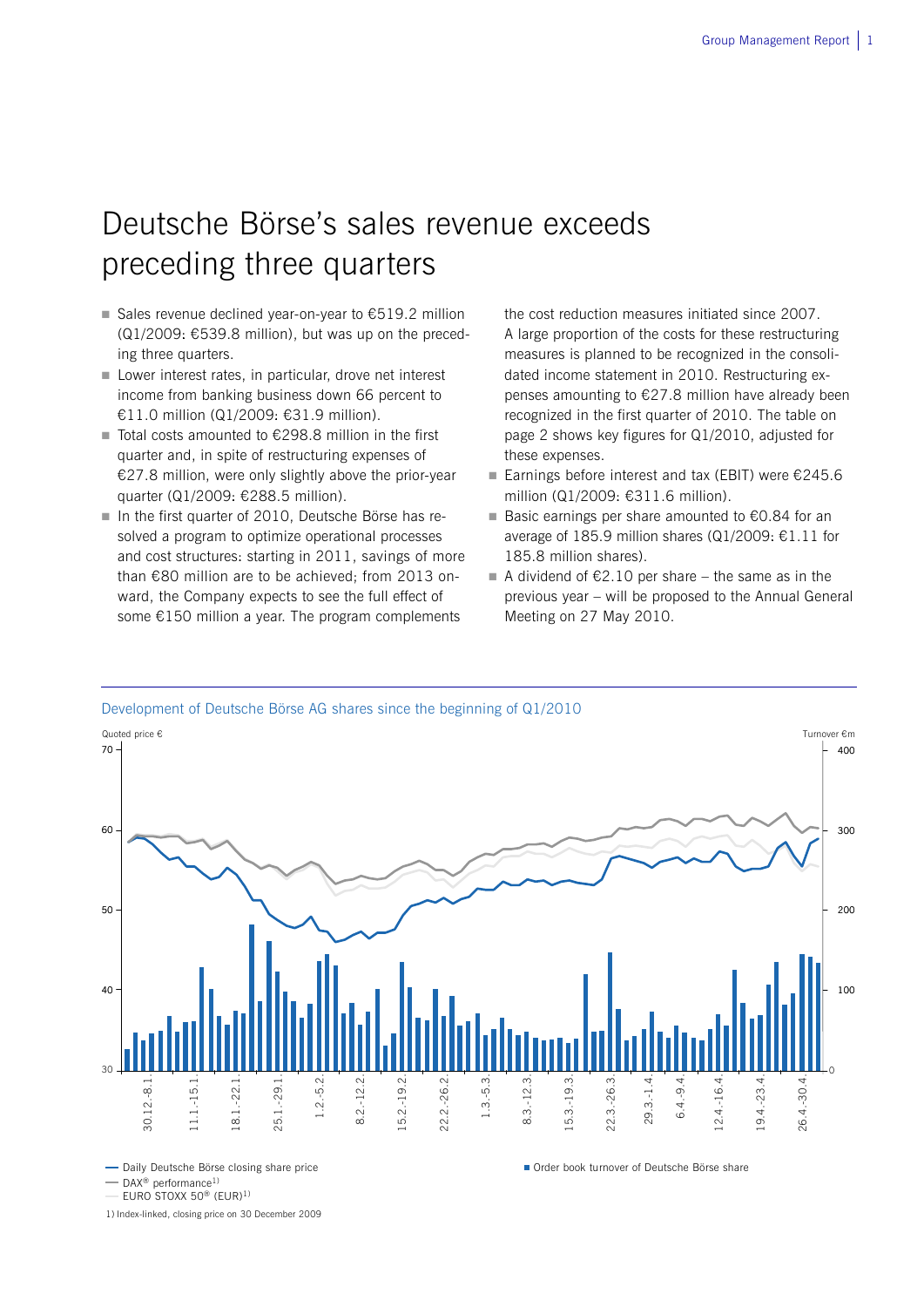# Group Interim Management Report

Deutsche Börse AG prepared this interim financial report in accordance with International Financial Reporting Standards (IFRSs) as adopted by the EU. As stipulated by the Wertpapierhandelsgesetz (WpHG, German Securities Trading Act), it is supplemented by a Group interim management report. This report also takes into account the requirements of German Accounting Standard (GAS) 16.

## Results of operations, financial position and net assets

## **Results of operations**

The confidence of market participants in the global financial markets had still not been restored in the first quarter of 2010. Although some parts of Deutsche Börse Group's business staged a modest recovery, investor uncertainty continued and resulted in restraint among market participants trading in securities and derivatives, as in the course of financial year 2009. As a result, Deutsche Börse Group's sales revenue fell by 4 percent to €519.2 million year-on-year (Q1/2009: €539.8 million). However, compared with the preceding three quarters, sales revenue increased slightly. Net interest income from banking business generated in the Clearstream segment decreased by 66 percent to  $£11.0$  million (Q1/2009: €31.9 million). The decline is due to lower short-term interest rates, which reached historic lows in the course of 2009, the expiry of interest rate hedges, and longerterm investments reaching maturity.

To ensure timely preparation for structural change on the financial markets and for different customer requirements as well as in response to the continuing difficult market

environment, Deutsche Börse AG's Executive Board adopted additional measures in the first quarter of 2010 to optimize operational processes and cost structures. The program, which has been designed to last three years, has two components:

- Component 1: Deutsche Börse will trim down its management structure and reduce non-staff expenses. Cost savings of €50 million a year will be achieved from 2011 onward. The cost of these restructuring measures consists mainly of termination payments and will amount to some €40 million. Restructuring expenses of €27.8 million were already recognized in the consolidated income statement, primarily under staff costs in all of the Group's segments, in the first quarter of 2010.
- Component 2: Deutsche Börse Group will further optimize its processes and increase its focus on its core competencies. In addition, operating functions will be reassigned across the Group's locations and previously outsourced activities, for example in the IT area, will be brought in-house. This will reduce the number of external service providers by around one half. In total, around 370 jobs on staff level are expected to be

|                                         | Q1/2010<br>€m | Q1/2010<br>(adjusted <sup>1</sup> )<br>€m | Q1/2009<br>€m |
|-----------------------------------------|---------------|-------------------------------------------|---------------|
| Total costs                             | 298.8         | 271.0                                     | 288.5         |
| EBIT                                    | 245.6         | 273.4                                     | 311.6         |
| Xetra                                   | 26.2          | 32.2                                      | 29.6          |
| Eurex                                   | 118.8         | 126.4                                     | 154.4         |
| Clearstream                             | 70.6          | 83.6                                      | 99.3          |
| Market Data & Analytics                 | 30.0          | 31.2                                      | 28.3          |
| Net income for the period               | 156.9         | 177.2                                     | 205.9         |
| Earnings per share (basic) $\epsilon$ ) | 0.84          | 0.95                                      | 1.11          |
|                                         |               |                                           |               |

### Key figures (adjusted for restructuring expenses)

1) Adjusted for restructuring expenses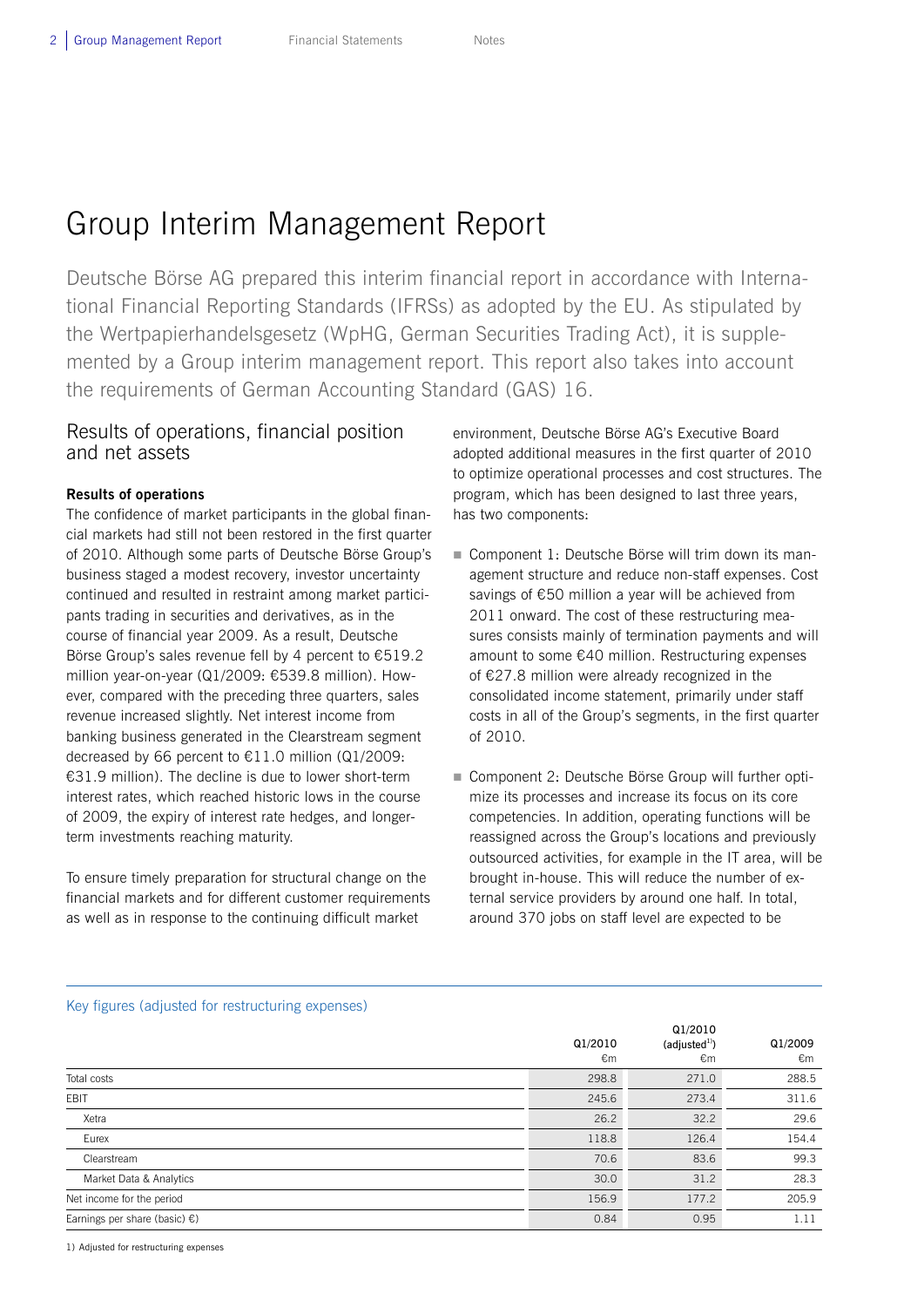affected by these measures, with a focus on the Frankfurt and Luxembourg locations. Around two thirds of these job losses will be absorbed by expanding the Group's existing location in Prague. At the same time, the Company will open up its technological expertise to other markets through a new, innovative trading system. This will also drive forward the harmonization of Deutsche Börse Group's IT infrastructure. The Group's locations in Asia, especially Singapore, will be expanded to be closer to customers in growth regions. From 2013 onward, the Company expects to make additional savings of around €100 million a year. One third of the savings is to be achieved as early as 2011, and two thirds are expected to be generated by 2012. The cost of these restructuring measures will amount to less than €200 million. Much of this amount will already be taken into account in the 2010 consolidated income statement.

Within Deutsche Börse Group, the two efficiency steps will lead to a total reduction in employment capacity of just under 3 percent, or almost 100 jobs, by 2013. The two steps will lead to a significant increase in cost efficiency: the measures resolved will lead to savings totalling around €150 million a year, €80 million of which will already be made from 2011 onward. The planned measures complement the program to reduce operating costs by €70 million in 2009 and the restructuring and efficiency program launched in 2007, which plans to

generate savings of €100 million per year from 2010. To a large extent, these savings have already been accomplished in 2009.

At the same time, Deutsche Börse is stepping up its investments designed to develop growth areas and increases spending on growth initiatives and new system infrastructure by more than 50 percent to some €100 million in 2010 in order to take advantage of opportunities arising from the changing market environment. Thanks to these higher investments, the Group will further develop its strengths in the areas of technology, risk management services and product innovation.

Deutsche Börse Group believes that these programs will serve to maintain a leading position among financial market infrastructure operators.

The Group's total costs of €298.8 million were slightly above the level recorded in the first quarter of 2009 (Q1/2009: €288.5 million, prior-year amount adjusted, see the "Changes in financial reporting" section). However, they include provisions of €27.8 million for restructuring expenses in the context of the measures to increase operational efficiency described above. These are also reflected in the costs of the individual reporting segments. Adjusted for these restructuring expenses, costs decreased by 6 percent.



### Sales revenue and EBIT by quarter **Breakdown of sales revenue by segment**  $E$  millions



1) Prior period figures restated to reflect changes in reporting structure

Sales revenue EBIT

€ millions

1) Adjusted for the ISE impairment charge

2) Adjusted for restructuring expenses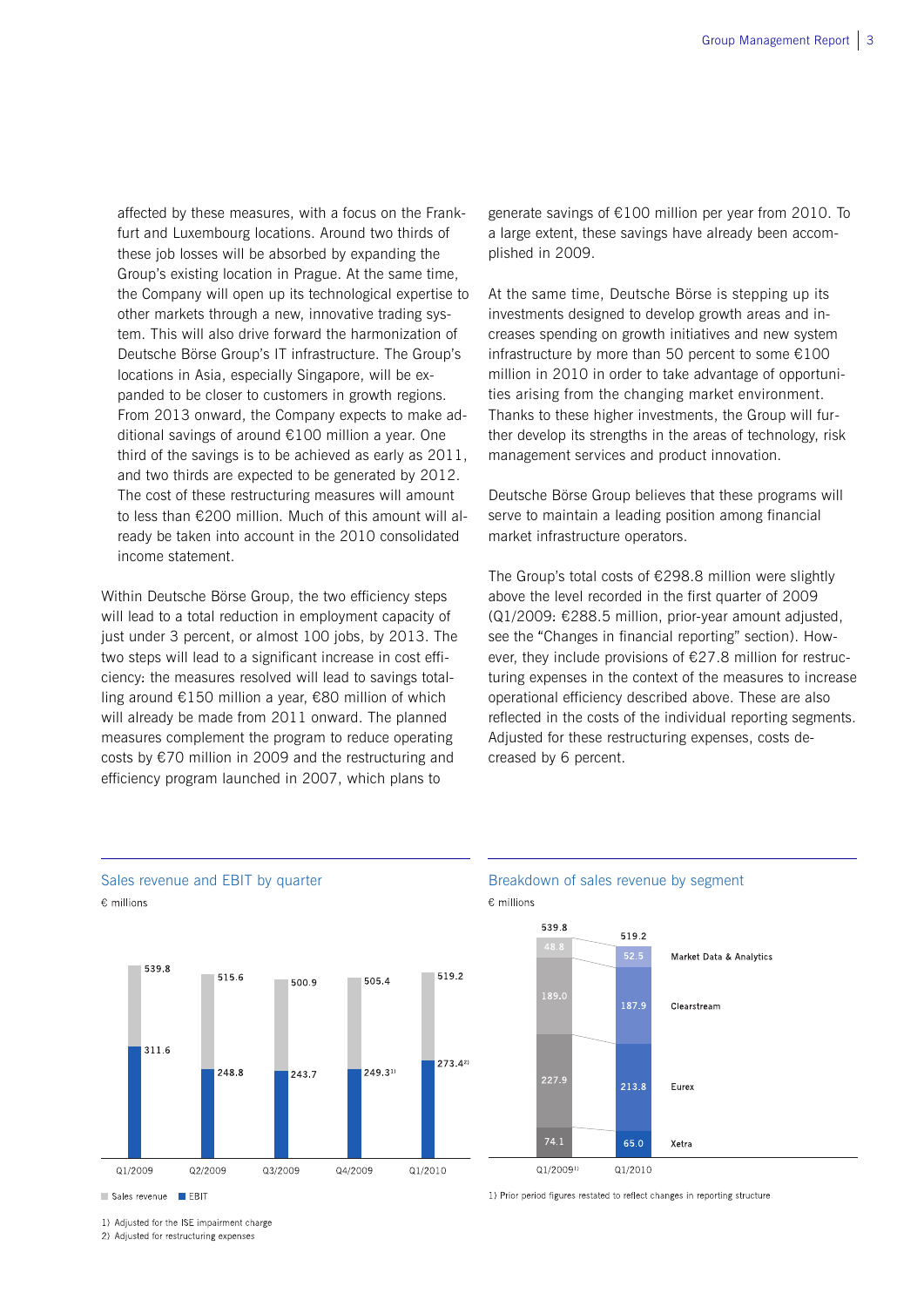EBIT declined by 21 percent year-on-year, to  $£245.6$ million (Q1/2009: €311.6 million). In addition to lower sales revenue and higher costs due to restructuring, a 66 percent fall in net interest income from banking business also had a negative impact on EBIT. Adjusted for restructuring expenses, EBIT in the first quarter of 2010 amounted to €273.4 million, representing an increase in earnings compared with the preceding three quarters.

The financial result of  $\epsilon$ –22.9 million in the first quarter of 2010 relates in particular to interest payments in connection with the financing of ISE agreed in 2008.

At 27.0 percent, the effective Group tax rate in the first quarter of 2010 was similar to that recorded in the same period of 2009. The fall in the Group tax rate since the second half of 2008 reflects the relocation of employees to Eschborn.

Consolidated net income for the first quarter of 2010 decreased by 24 percent to €156.9 million (Q1/2009: €205.9 million). Adjusted for restructuring expenses, the Group's net income for the period amounted to €177.2 million. Basic earnings per share, based on a weighted average of 185.9 million shares outstanding, declined by 24 percent to €0.84 in the first quarter of 2010 (Q1/2009: €1.11 with an average of 185.8 million shares outstanding). Adjusted for restructuring expenses, basic earnings per share were €0.95. The Group's basic operating cash flow amounted to €1.62 per share, an indication that the Group's earnings power remains strong.

#### **Changes in financial reporting**

With effect from 1 January 2010, Deutsche Börse Group has adjusted its internal reporting structure and, as a consequence, its segment structure. The Group's business activities are now divided into four market segments: Xetra, Eurex, Clearstream and Market Data & Analytics. The external sales revenue of the former Information Technology segment (IT) and the costs of IT and Corporate Services (central functions) have been divided between the four segments. The new structure improves the allocation of sales revenue and costs to the segments and makes it easier to compare Deutsche Börse Group with its peers. The figures for the previous year have been adjusted to the new segment structure to ensure comparability.

Since 1 January 2010, own expenses capitalized have no longer been reported separately as income in the consolidated income statement. Since then, expenses incurred in connection with internal development activities comprise only non-capitalized amounts. This change is reflected in a decrease of both total revenue and cost by around €40 million in 2010 and thus does not impact earnings. This change also harmonizes the effects of acquired and internally developed intangible assets on the consolidated income statement. The prior-period figures were adjusted accordingly.

To enhance reporting transparency, the Group has distinguished between volume-related and operating costs since 1 January 2010. Volume-related costs comprise expenses that are correlated with the level of sales revenue such as, for example, fee and commission expenses from banking business, costs for purchasing price information or operating the Xontro system. In the period under review, these costs amounted to €54.0 million  $(Q1/2009: \epsilon 62.6$  million), while operating costs of €244.8 million were incurred (Q1/2009: €225.9 million). Adjusted for restructuring expenses in Q1/2010, operating costs amounted to €217.0 million.

In 2010, Deutsche Börse Group expects operating costs of a maximum of €945 million before the restructuring expenses described above. This scope does not outline a new cost guidance but is rather based on the existing cost guidance for 2010 of a maximum of €1,250 million less volume-related costs expected for 2010 of some €265 million and the elimination of own expenses capitalized described above of around €40 million.

Changes in the basis of consolidation impacted segment reporting as follows for the first quarter of 2010:

■ Xetra segment: Scoach Holding S.A., which was previously fully consolidated, was deconsolidated effective 31 December 2009 and reclassified as a joint venture because Deutsche Börse AG no longer exercises control over the company as a result of a change in the cooperation agreement with SIX Swiss Exchange AG. Since that date, Scoach Holding S.A. has been accounted for using the equity method by Deutsche Börse AG and SIX Swiss Exchange AG and reported under the result from equity investments.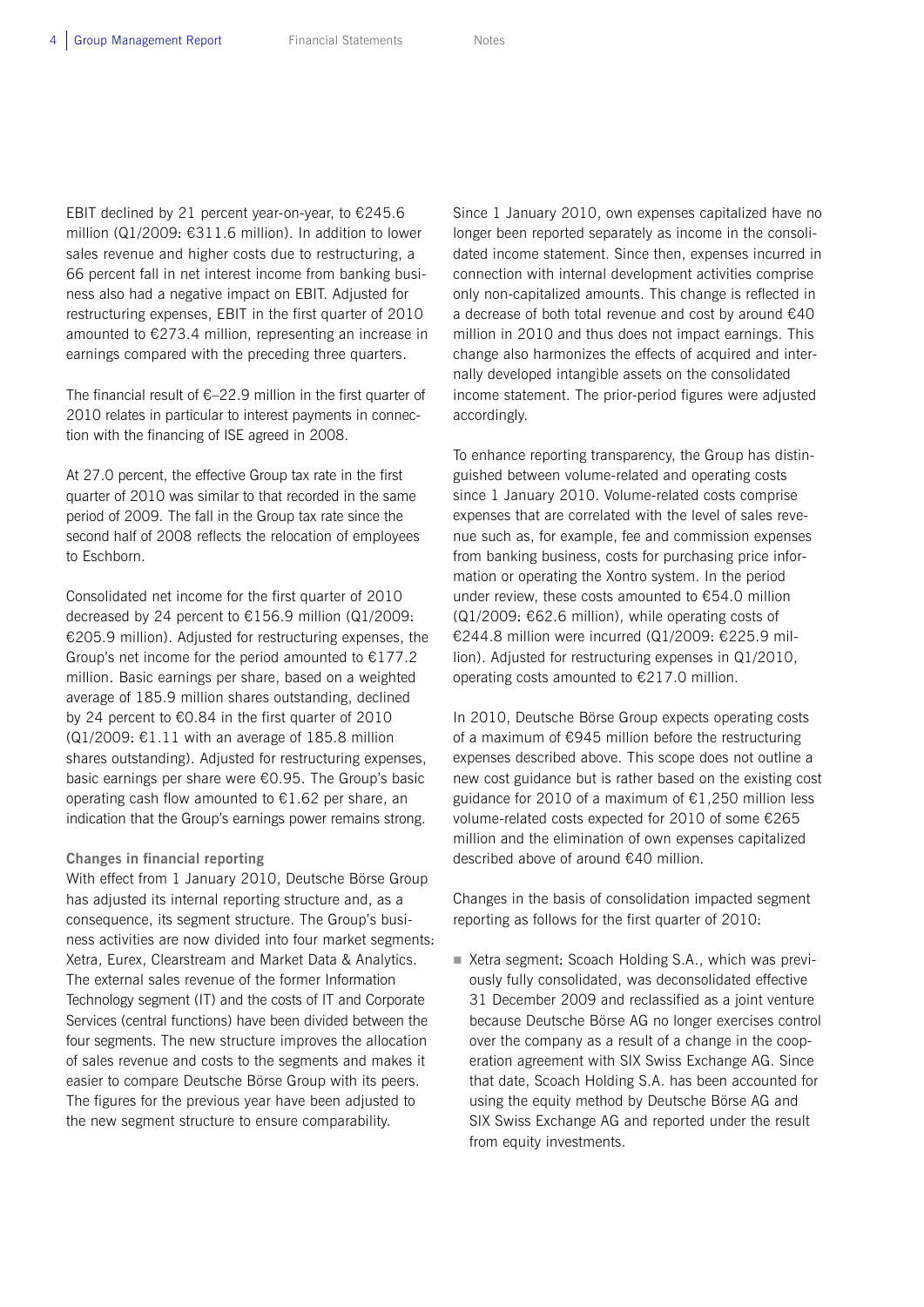- Xetra segment: With effect from 8 January 2010, Deutsche Börse AG acquired a majority interest in Tradegate Exchange GmbH. The company was fully included in the consolidated financial statements for the first time in the first quarter of 2010.
- Market Data & Analytics segment: On 29 December 2009, Deutsche Börse AG increased its interest in STOXX Ltd. from 33.33 percent to 50.1 percent. Since then, STOXX has been fully consolidated rather than reported as an associate, as had been the case previously.
- Market Data & Analytics segment: On 20 November 2009, Deutsche Börse Group acquired the US-based financial news service provider Need to Know News, LLC. Need to Know News has been fully consolidated since that date.

**Xetra segment** 

- Following the deconsolidation of Scoach, sales revenue fell by 12 percent to €65.0 million (Q1/2009: €74.1 million). Adjusted for the deconsolidation, sales revenue increased by 6 percent.
- The segment's operating costs amounted to  $£39.6$ million (Q1/2009: €37.2 million). Adjusted for restructuring expenses, operating costs amounted to €33.6 million. The deconsolidation of Scoach had a positive impact on costs.
- The restructuring expenses led to a decline in EBIT to €26.2 million (Q1/2009: €29.6 million). Adjusted for restructuring expenses, the segment's EBIT amounted to €32.2 million.

The improvement in the economic environment in the first quarter of 2010 had a positive impact on investor confidence. As a result, demand from institutional and private investors for trading services provided by the Xetra segment increased; Xetra® and floor trading volumes expanded slightly compared with the prior-year period. The number of electronic transactions in Xetra trading rose slightly by 1 percent to 43.8 million in the first quarter of 2010. The trading volume grew by 17 percent to €299.1 billion in the first quarter (Q1/2009: €255.3 billion). The average value of a Xetra transaction rose to €13.7 thousand in the first quarter (Q1/2009: €11.8 thousand). Deutsche Börse's market share of DAX® securities traded mainly by institutional investors stabilized at a high level of around 70 percent.

#### Xetra segment: key indicators

|                            | Q1/2010 | Q1/2009 | Change |
|----------------------------|---------|---------|--------|
| Trading volume (order book |         |         |        |
| turnover, single-counted)  | €bn     | €bn     | %      |
| Xetra <sup>®</sup>         | 299.1   | 255.3   | 17     |
| Floor <sup>1</sup>         | 16.4    | 14.6    | 12     |
|                            |         |         |        |
| <b>Transactions</b>        | m       | m       | %      |
| Xetra <sup>®</sup>         | 43.8    | 43.5    |        |

1) Excluding certificates and warrants

Besides institutional investors, who primarily use Xetra, trading activity also increased again among private investors compared with the prior-year quarter. The floortraded volume at the Frankfurt Stock Exchange expanded by 12 percent year-on-year to €16.4 billion (Q1/2009: €14.6 billion). The acquisition of a majority interest in Tradegate Exchange GmbH at the beginning of January 2010 is consistent with Deutsche Börse's drive to expand its offering tailored to the needs of private investors. Formerly an OTC platform, Tradegate was awarded the status of a "regulated market" as defined in the Markets in Financial Instruments Directive (MiFID) on 4 January 2010 and became Tradegate Exchange. In the first quarter of 2010, Tradegate Exchange generated a trading volume of €3.7 billion. With a market share of around 30 percent, Tradegate is the second-largest exchange for private investors – after floor trading on the Frankfurt Stock Exchange. Deutsche Börse aims to expand the platform further in other European countries by leveraging the strength of its international distribution network. The Group does so by leveraging customer relations to gain new members for Tradegate and connect them via the existing data lines.

Due to the restructuring expenses of €6.0 million, segment operating costs were up 6 percent year-on-year  $(Q1/2009: €37.2$  million). EBIT declined to  $€26.2$  million as a result of the cost increase (Q1/2009: €29.6 million).

11 April marked the tenth anniversary of Deutsche Börse's XTF® segment for exchange-traded funds (ETFs) on Xetra. ETFs combine the flexibility of an equity with the risk diversification of a portfolio. They represent entire markets or sectors in a single product, are traded via stock exchanges as efficiently and with the same liquidity as equities, and can be bought at low transaction costs without load fees.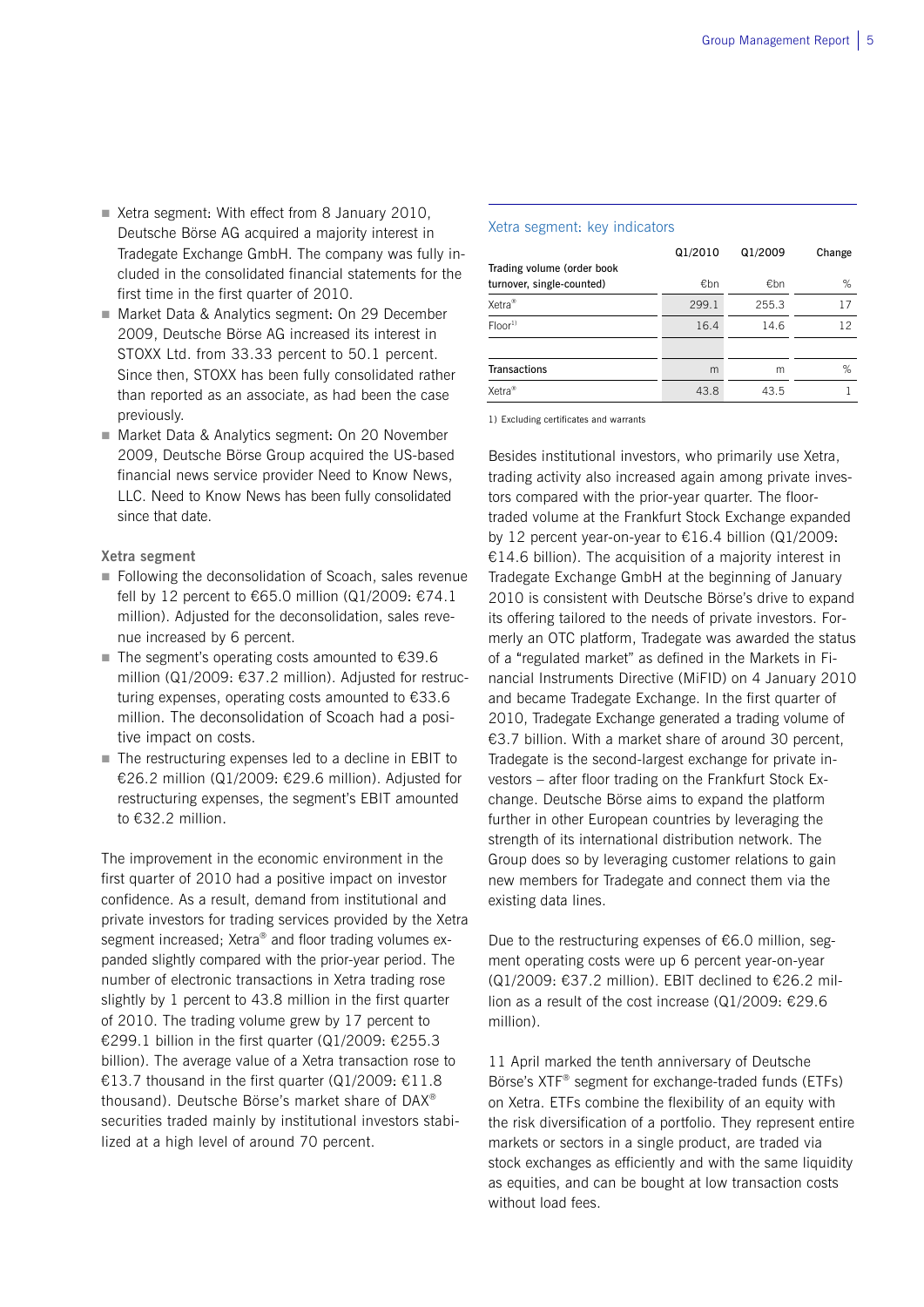Since being introduced to Europe, their number, as well as assets under management, have grown steadily. Xetra has been the biggest trading venue for ETFs in Europe for many years. At the end of the first quarter of 2010, 617 ETFs were listed on Deutsche Börse (Q1/2009: 423 ETFs). To date 14 issuers have listed their products on Xetra, including newcomers Amundi ETF and MW Indices plc, which launched issues there in the first quarter of 2010. Assets under management held by ETF issuers amounted to €134.6 billion (Q1/2009: €76.9 billion). Deutsche Börse's XTF segment increased its trading volume by 40 percent in the first quarter of 2010 to €37.7 billion (Q1/2009: €26.9 billion), giving it a market share of 38 percent and again making it the European market leader (Q1/2009: 39 percent).

Assets under custody at Xetra-Gold® broke through the €1 billion threshold. The total holdings of the issuer, Deutsche Börse Commodities, rose to 40.4 tons of gold by the end of the quarter (31 March 2009: 28.2 tons) – given a gold price of €26.50 per gram on 31 March 2010, this was equivalent to  $E1.07$  billion. Xetra-Gold is a physically backed bond issued by Deutsche Börse Commodities GmbH.

The listing business also performed well in the first quarter of 2010. Deutsche Börse achieved the highest IPO placement volume among Europe's established stock exchanges. The issue volume for newcomers to the stock exchange amounted to almost €2 billion. With an issue volume of €800 million the initial listing of Kabel Deutschland was among the top ten IPOs in the world. In total, Deutsche Börse recorded 26 new admissions in its segments, including 6 IPOs and 7 private placements. In Helikos, Deutsche Börse welcomed the first SPAC (special purpose acquisition company – a company that raises capital through an IPO in order to invest it in the acquisition of a company). Hamborner REIT AG became the third REIT (real estate investment trust – a public limited real estate company whose shares are listed on a stock exchange) to be admitted to Deutsche Börse's REIT segment.

#### Breakdown of sales revenue in the Xetra segment



1) Following the deconsolidation of Scoach no sales revenue is shown for Q1/2010

2) Including income from listing and cooperation agreements and IT sales revenue allocated to the segment following the changes in reporting structure (Q1/2009: €10.2 m. Q1/2010: €10.3 m)

3) Sales revenue stated separately for the first time, prior-year figures for Xetra and floor trading restated accordingly

**Eurex segment** 

- Eurex sales revenue fell by 6 percent to  $\epsilon$ 213.8 million (Q1/2009: €227.9 million).
- Driven primarily by restructuring expenses, operating costs rose to €102.0 million (Q1/2009: €91.3 million). Adjusted for restructuring expenses, operating costs amounted to €94.4 million.
- EBIT fell by 23 percent to  $€118.8$  million (Q1/2009: €154.4 million). Adjusted for restructuring expenses, the segment's EBIT amounted to €126.4 million.

The Eurex segment's contract volume for European products was stable in the first quarter of 2010 as compared with the same quarter of 2009. At 452.8 million contracts, trading volumes for European futures and options were similar overall to the previous year (Q1/2009: 454.0 million). However, trading volumes on the International Securities Exchange (ISE) were sharply lower. Overall, 652.0 million contracts were traded on Deutsche Börse's derivatives exchanges, down 6 percent year-onyear (Q1/2009: 696.5 million).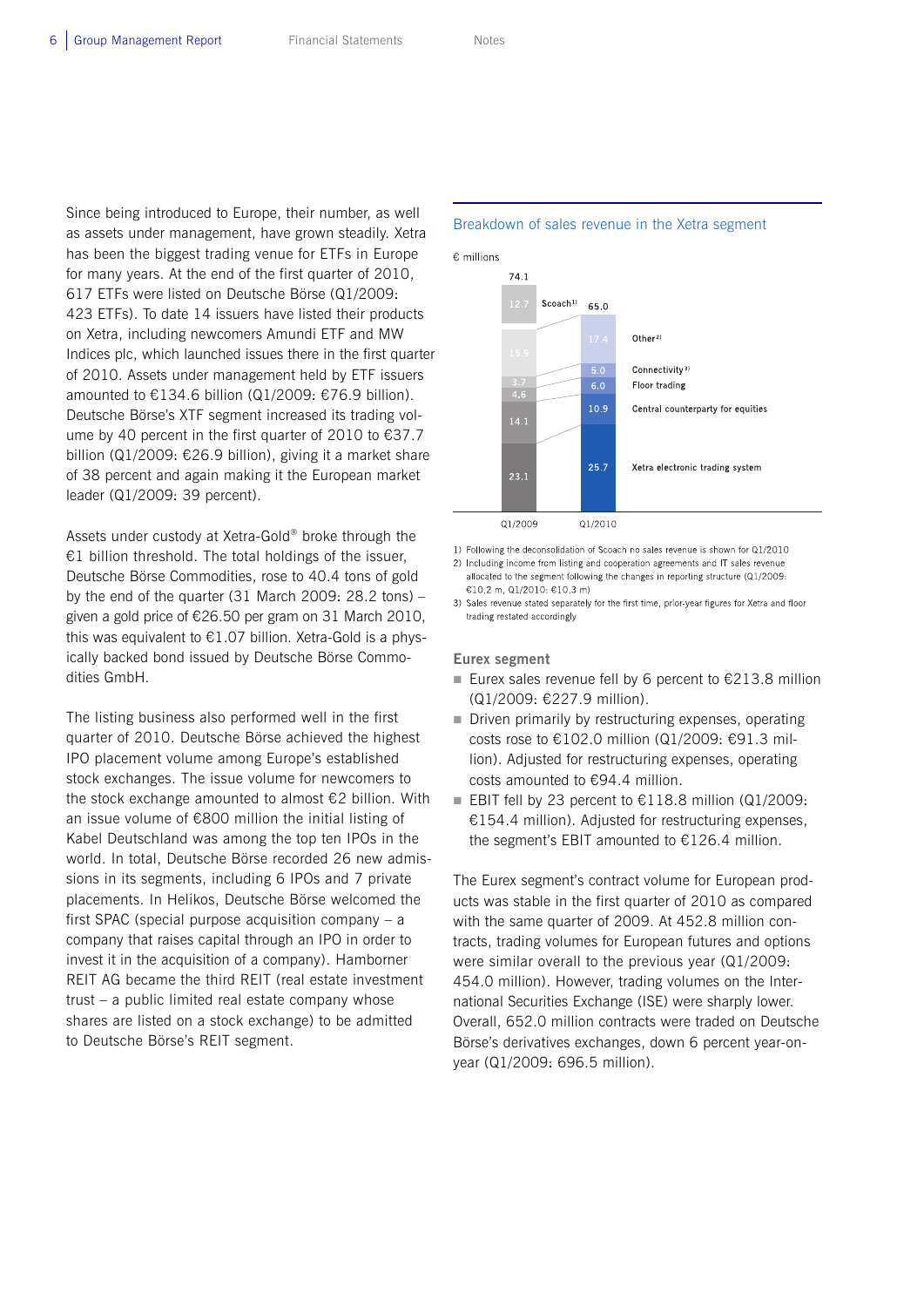European traded index derivatives remained the highestvolume product group in Europe. However, they recorded a 13 percent decline to 200.0 million contracts (Q1/2009: 229.8 million). Lower volatility led to lower levels of trading activity by market participants year-on-year. The leading products in this segment in terms of turnover were derivatives on the EURO STOXX 50 with 159.4 million traded contracts (Q1/2009: 186.6 million).

At 105.9 million contracts, the volume of European traded equity derivatives was 2 percent down on the first quarter of 2009 (Q1/2009: 108.6 million contracts). While trading in single-stock futures declined to 20.0 million contracts (Q1/2009: 25.1 million), trading in stock options was up 3 percent to 85.8 million contracts (Q1/2009: 83.5 million).

Due to changes in trading participants' expectations with regard to inflation and interest rate levels, European interest rate derivatives grew by 26 percent to 145.6 million contracts. In particular derivatives with short-term interest margins, e.g. Euro-Schatz-Futures and Options, benefited from more volatile trading in fixed-income products.

Among the recently introduced asset classes, dividend derivatives continue to enjoy significant growth. The 1.2 million contracts recorded in the first quarter represent a significant year-on-year increase (Q1/2009: 0.4 million). Sales revenue generated with dividend derivatives are recognized in index derivatives sales revenue.

As expected, the trading volume in US options on ISE is subject to sharp fluctuations in a highly competitive environment. One reason for this is the manner in which dividend transactions are promoted on some US equity options exchanges. Many exchange operators provide substantial financial incentives for traders to use their platforms when executing transactions. On the other hand, changes in the ownership structure of ISE's competitors also led to fluctuation in market share. In October 2009, NYSE sold part of its Amex options market to leading market participants (remutualization). Since then, the buyers have increased their share of orders placed with Amex. And finally, in the second quarter of 2009, ISE was forced to discontinue offering certain types of orders on the instructions of the SEC. ISE is currently in negotiations with the SEC in an attempt to neutralize the competitive disadvantage that ensued for fully electronic equity

options trading compared with floor trading. In the future, ISE will focus even more on gaining new customers and launching new products in order to strengthen its competitive position on the US options exchanges. The number of contracts in the first quarter fell 18 percent yearon-year to €199.2 million (Q1/2009: €242.5 million). The abolition of trading fees for customers' orders of premium products as from 1 May 2009 also led to a decline in average revenue per contract at ISE compared to the previous year.

|                                    | Q1/2010<br>m contracts | Q1/2009<br>m contracts | Change<br>% |
|------------------------------------|------------------------|------------------------|-------------|
| European index derivatives         | 200.0                  | 229.8                  | $-13$       |
| European equity derivatives        | 105.9                  | 108.6                  | $-2$        |
| European interest rate derivatives | 145.6                  | 115.6                  | 26          |
| US options                         | 199.2                  | 242.5                  | $-18$       |
| Total                              | 652.0                  | 696.5                  |             |

### Contract volumes in the derivatives market

1) The total shown does not equal the sum of the individual figures as it includes other traded derivatives such as ETF, dividend and emission derivatives.

The provisions for restructuring expenses of  $E$ 7.6 million recognized in the Eurex segment resulted in a year-onyear rise in operating costs. Lower sales revenue and higher costs also pushed the segment's EBIT lower. In addition, the first quarter of 2009 showed a positive impact of around €4 million on the segment's EBIT which resulted from the sale of an interest in The Clearing Corporation Inc. following its merger with ICE U.S. Trust Holding Company LP.

The Eurex repo markets continued to expand their volume of business. The average outstanding volume rose 16 percent in the first quarter of 2010 to €99.0 billion (Q1/2009: €85.3 billion, single-counted for both periods). Euro GC Pooling®, the collateralized money market segment, proved to be a reliable liquidity pool for market participants. Average outstanding volumes reached €79.7 billion in the first quarter, an increase of 26 percent yearon-year (Q1/2009: €63.5 billion, single-counted for both periods). Eurex Repo operates Euro GC Pooling together with Clearstream and generates sales revenue from the fees charged for trading and clearing repo transactions. Moreover, trading in a new segment, USD GC Pooling®, has been possible since the end of January 2010. This means that the GC Pooling market now covers a second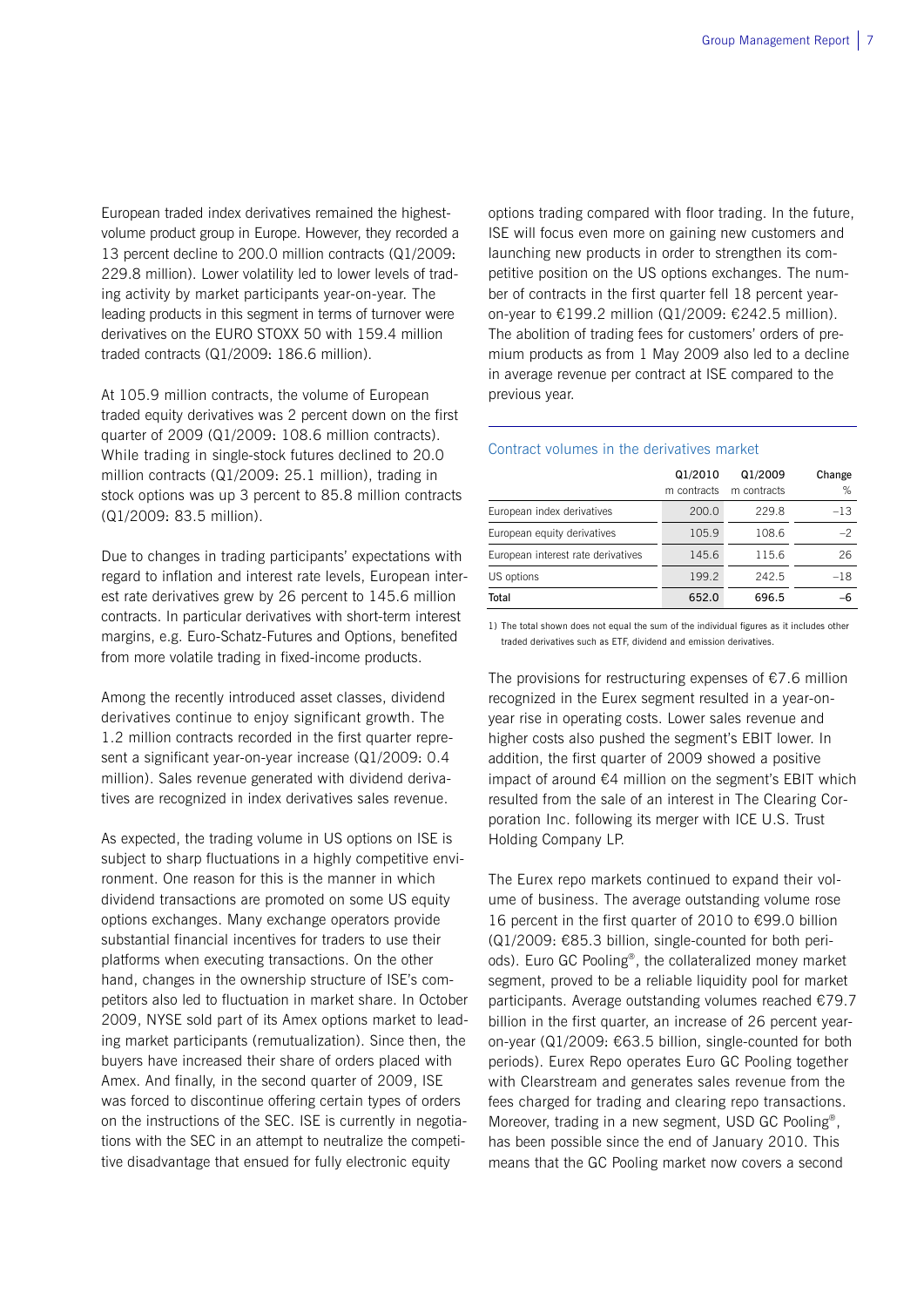global currency in addition to the euro. This allows participants already actively using the market to enter into US-dollar-denominated transactions on the GC Pooling market and offers them a significantly expanded choice of secured financing.



1) Including IT sales revenue allocated to the segment following the changes in reporting structure (01/2009: €6.8 m, 01/2010: €7.5 m)

Eurex will expand its global customer network and gain new participants in 2010. Development of the distribution network focused primarily on the Asia-Pacific region, where Eurex trading is gaining steadily in significance. In the first quarter of 2010, Eurex admitted for trading the first market participant resident in the People's Republic of China (Hong Kong) and the first Japanese broker through a subsidiary in the Republic of Singapore. The brokers offer their customers direct, secure access to the international Eurex trading network. In addition, Eurex launched a new Trader Development Program for 2010. The program is used to support traders not previously active on the Eurex markets by offering comprehensive training and reduced trading and clearing fees. The initiative is primarily aimed at Eurex participants wishing to expand their trading activities around the world by training young talent.

In March 2010, Québec's financial supervisory authority (Autorité des marchés financiers, AMF) authorized Eurex to sell its entire product range in the Canadian province of Québec. Eurex is the first foreign derivatives exchange to hold this AMF approval, allowing it to offer all products in a new key market in North America and to win new market participants as customers in Quebec.

In the first quarter of 2010, Eurex again added new products for market participants to the derivatives portfolio. They include 30 options on UK shares, various dividend futures and volatility derivatives as well as the first European futures based on butter and skimmed milk powder.

On 15 March 2010, Eurex Clearing launched the new Enhanced Risk Solution, an industry-leading service that distributes risk data in real time. Europe's largest clearing house is the world's first central counterparty to offer its clearing and trading participants real-time risk management and margin data. This innovative solution complements the existing suite of risk management tools provided by Eurex Clearing. The Enhanced Risk Solution is available for all asset classes and products on all connected exchanges and trading platforms for which Eurex Clearing offers clearing and settlement services. The new service allows all participants to optimize their intraday risk monitoring, risk management and treasury management for positions held with Eurex Clearing.

**Clearstream segment** 

- Sales revenue was in line with last year's quarter at €187.9 million (Q1/2009: €189.0 million).
- $\blacksquare$  Net interest income from banking business decreased by 66 percent to €11.0 million (Q1/2009: €31.9 million).
- Operating costs amounted to  $€88.7$  million (Q1/2009: €83.3 million). Adjusted for restructuring expenses, operating costs amounted to €75.7 million.
- EBIT in the first quarter amounted to  $€70.6$  million (Q1/2009: €99.3 million). Adjusted for restructuring expenses, EBIT stood at €83.6 million.

In the custody business, the average value of assets under custody in the first quarter 2010 increased by 7 percent year-on-year, reaching €10.7 trillion. For international securities Clearstream recorded a 7 percent growth of average asset values to €5.7 trillion (Q1/2009: €5.3 trillion), due to an increase in all major asset classes. German domestic assets also increased by 7 percent, to  $\epsilon$ 5.0 trillion (Q1/2009:  $\epsilon$ 4.7 trillion), mainly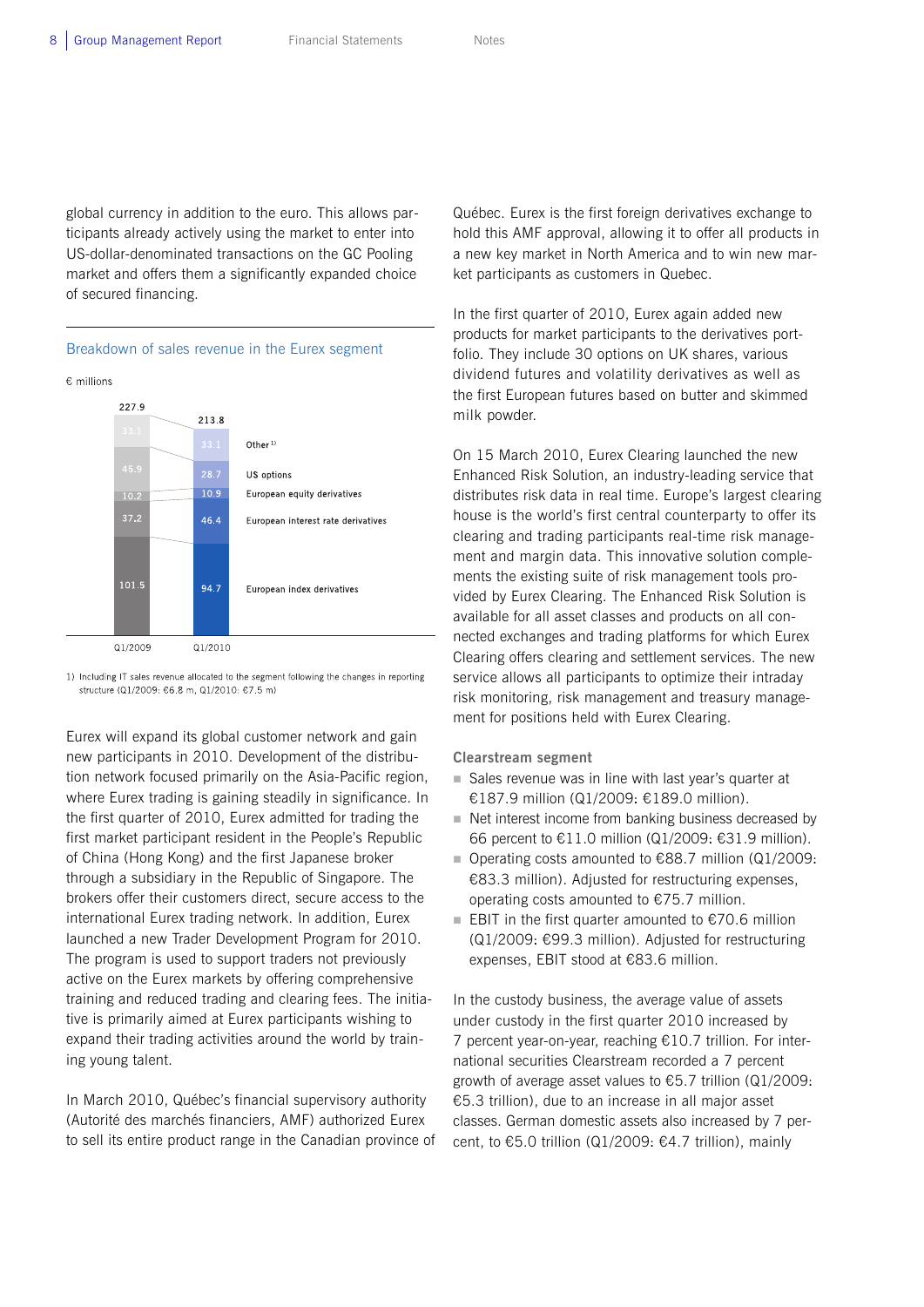due to the recovery in the equities' market value. Custody business sales revenue increased by 1 percent to €109.7 million (Q1/2009: €108.7 million). The difference to the growth of business figures is due to the product mix and the consolidation on customers' side.

The total number of settlement transactions processed by Clearstream went up by 16 percent to 27.9 million (Q1/2009: 24.0 million). Compared to Q1/2009, settlement of OTC transactions in total was 11 percent above last year's level at 13.3 million: settlement of international OTC transactions increased by 20 percent and OTC transactions on the domestic market increased by 3 percent. In the stock exchange business, transactions increased by 21 percent to 14.6 million. Both domestic and international markets are mainly driven by German retail investors' trading activity. As a result of a fee reduction for settlement of German securities which took effect on 1 July 2009, combined with a product mix, which saw a lower share of higher priced transactions settled on external links, sales revenue went up by only 1 percent to €29.4 million (Q1/2009: €29.1 million).

Within the Global Securites Financing (GSF) business, which includes triparty repo, securities lending and collateral management, average outstandings continued to show strong growth and reached €490.8 billion for the first quarter 2010, an increase of 9 percent year-onyear (Q1/2009: €451.1 billion). The rise reflects the growing importance of secured financing and the continued move of collateral towards central international liquidity pools. In particular, collateral management services significantly contributed to the increase of volumes. The Euro GC Pooling® service, offered in cooperation with Eurex, continued to show a strong growth in outstandings, reaching a daily average of €79.7 billion for the first quarter (Q1/2009: €63.5 billion). However, despite the rise in overall GSF volumes, sales revenue in the GSF business decreased by 21 percent to €15.0 million  $(Q1/2009: \text{£}19.1$  million). This was mainly because of a decline of the market prices for securities as collateral, which account for Clearstream's sales revenue in this business area.

### Clearstream segment: Key indicators

|                                                  | Q1/2010 | Q1/2009 | Change |
|--------------------------------------------------|---------|---------|--------|
| Custody                                          | €bn     | €bn     | %      |
| Value of securities deposited<br>(average value) | 10,680  | 9,977   | 7      |
| international                                    | 5,684   | 5,291   | 7      |
| domestic                                         | 4,996   | 4,686   | 7      |
|                                                  |         |         |        |
| Settlement                                       | m       | m       | %      |
| Securities transactions                          | 27.9    | 24.0    | 16     |
| international                                    | 9.1     | 7.1     | 28     |
| domestic                                         | 18.8    | 16.9    | 11     |
|                                                  |         |         |        |
| <b>Global Securities Financing</b>               | €bn     | €bn     | %      |
| Outstanding volume<br>(average value)            | 490.8   | 451.1   | 9      |
|                                                  |         |         |        |
| Average daily cash balances                      | €m      | €m      | %      |
| Total                                            | 5,865   | 6,630   | $-12$  |
| euros                                            | 2,000   | 1,933   | 3      |
| US dollars                                       | 2,691   | 3,191   | $-16$  |
| other currencies                                 | 1,174   | 1,506   | $-22$  |

Average overnight customer cash deposits amounted to €5.9 billion in the first quarter 2010 (Q1/2009: €6.6 billion). Net interest income from banking business decreased by 66 percent to €11.0 million in the first quarter 2010 (Q1/2009: €31.9 million). This is due to the decline of short-term interest rates, which reached a historically low level in the course of 2009, the expiry of interest rate hedges, longer-term investments reaching maturity, as well as a decrease of the customer cash balances deposited on average in the first quarter 2010.

Operating costs in the first quarter went up by 6 percent due to €13.0 million restructuring expenses. These exceptional expenses together with the significant decrease in the net interest income from banking business led to a decrease of EBIT by 29 percent.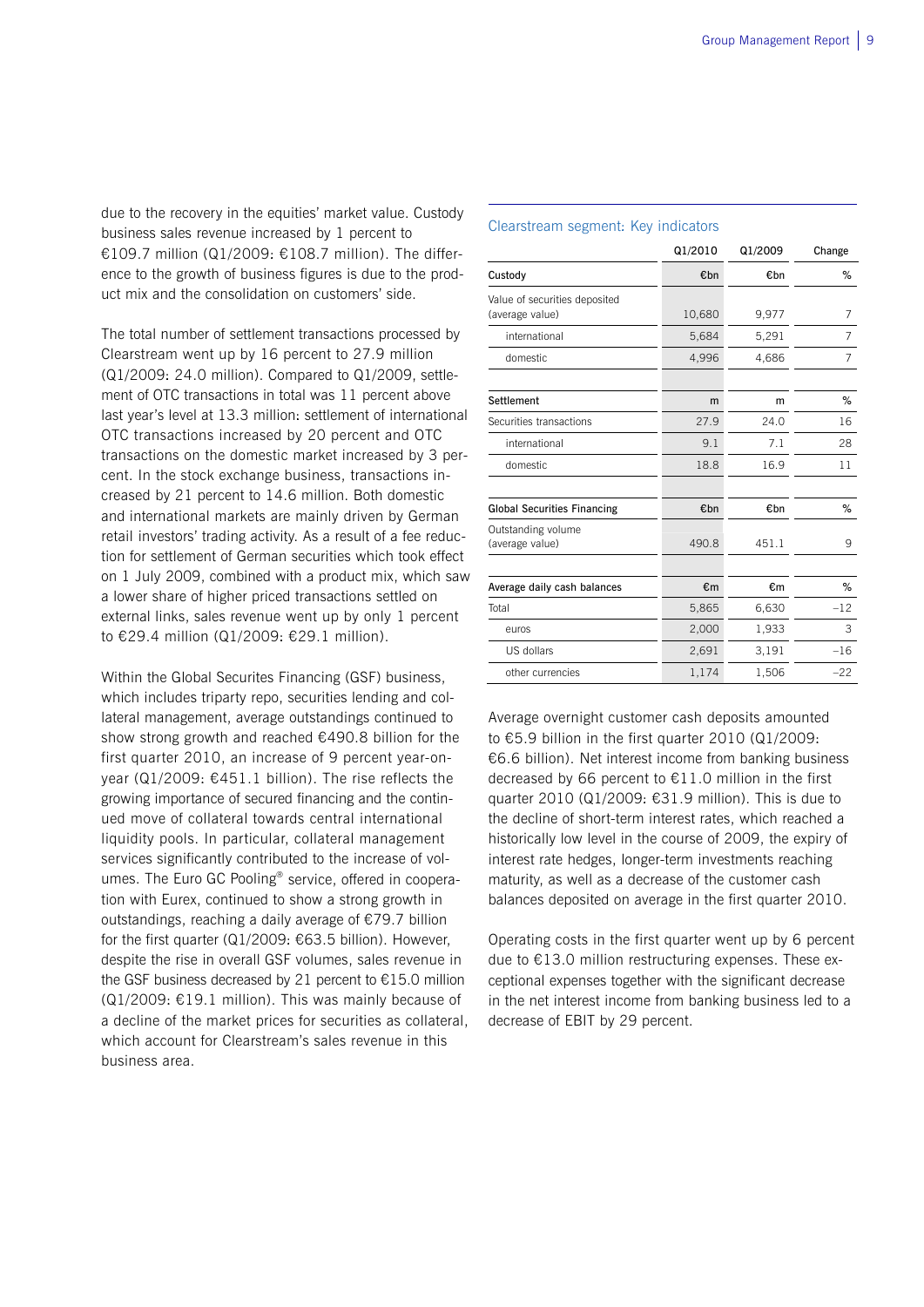## Breakdown of sales revenue in the Clearstream segment

€ millions



1) Including Connectivity and Reporting and IT sales revenue allocated to the segment following the changes in reporting structure (Q1/2009: €6.7 m, Q1/2010: €5.9 m)

Expanding market and product reach is key to Clearstream further strengthening its market position. In March 2010, Clearstream opened two new direct links with Bulgaria and Romania helping foreign investors to access these markets. Clearstream also opened a full Delivery versus Payment link to Iceland for bonds and equities plus a full range of asset servicing with cash accounts at the Icelandic Central Bank and securities accounts at the Icelandic Securities Depository. Clearstream has thus built the safest possible access to hold Icelandic securities.

With these additions, Clearstream's network now reaches 47 domestic markets around the globe: 30 in Europe, 5 in the Americas, 10 in the Asia Pacific region and 2 in Middle-East and Africa. It is the widest network of any International Central Securities Depository and enables counterparties in local markets to efficiently settle eligible securities through Clearstream's operational hub in Luxembourg.

### **Market Data & Analytics segment**

Following the full consolidation of STOXX Ltd, segment sales revenue rose by 8 percent to €52.5 million (Q1/2009: €48.8 million).

- Operating costs amounted to  $€26.6$  million (Q1/2009: €20.7 million). Adjusted for restructuring expenses, operating costs amounted to €25.4 million.
- As a consequence, EBIT increased by 6 percent yearon-year to €30.0 million (Q1/2009: €28.3 million). Adjusted for restructuring expenses, EBIT amounted to €31.2 million.

Since Deutsche Börse increased its interest in STOXX Ltd. to 50 percent plus one share in the fourth quarter of 2009, STOXX Ltd. was fully consolidated for the first time in the first quarter of 2010. The same applies to the US financial news agency Need to Know News, which Deutsche Börse had acquired in November 2009 and fully consolidates since then. Due to the consolidation of STOXX Ltd. and Need to Know News, the sales revenue of Market Data & Analytics rose to €52.5 million (Q1/2009: €48.8 million). Excluding the changes in the Group structure, sales revenue declined by 6 percent to €45.9 million.

In spite of the continuing cost pressure to which many data package customers are subject, the segment held the number of users in the front office business stable as compared to the preceding quarters. However, they were below last year's level in the first quarter. The data and key indicators are now increasingly incorporated into automatic trading applications. Market Data & Analytics has introduced additional products for this customer segment: AlphaFlash was launched in March. It is the first joint product from Market Data & Analytics and the USbased news agencies Need to Know News and Market News International. The AlphaFlash news feed combines the best elements of its predecessor CEF alpha+ macro with the Lightning Bolt technology from Need to Know News. It is currently the fastest data stream for macroeconomic indicators. These US news agencies, both of which belong to the Group, have direct access to the lock-up rooms of all relevant authorities and institutions and thus also to their embargoed publications. Data such as central bank decisions, employment data, consumer price indices and GDP figures is processed in such a way that it is available for use in speed-sensitive algorithmic trading via Deutsche Börse's high-speed network with only minimum latency. The data can be processed by the trading applications as soon as it has been released.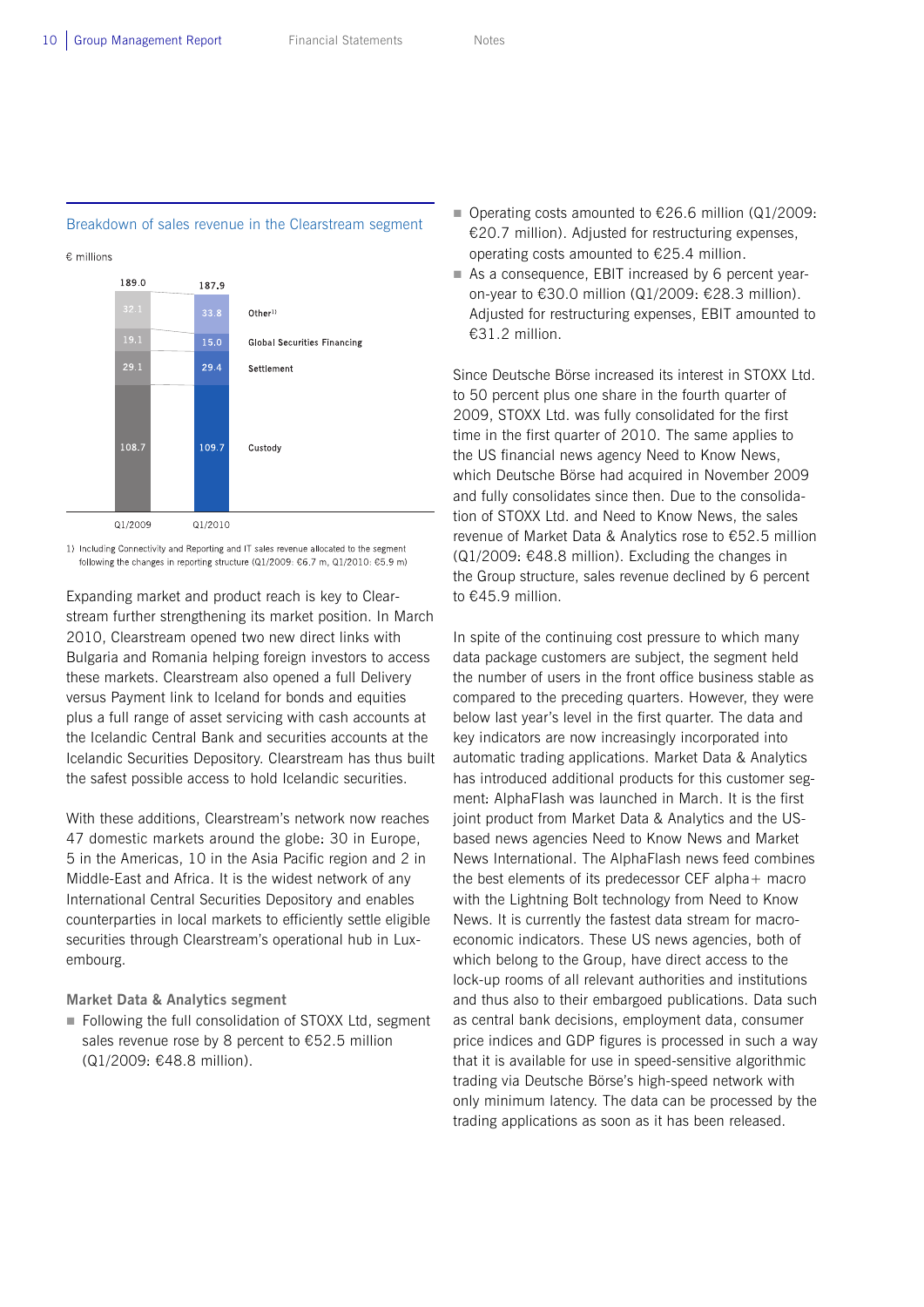In the index business, the segment recorded a modest recovery, driven in particular by growth in the ETF market. Ten years after ETFs were first introduced, initially on the STOXX 50 index, this segment still has an unbroken growth record. Both the rising number of exchange-traded funds and the increasing asset value they manage have a positive impact on the segment. As from 1 January, Market Data & Analytics changed its fee model and, following the general practice in the international index business, only makes the latest detailed parameters relating to the composition of an index available to customers.

In the back office data business, the revenue situation improved in the first quarter, driven by the expansion in 2009 of the product range for master and maturity data as well as regulatory changes. These stimulated demand for the TRICE® service, which Deutsche Börse uses to support securities firms in meeting their reporting requirements.

### **Financial position**

### **Cash flow**

Deutsche Börse Group generated cash flow from operating activities of €300.7 million in the first quarter of 2010  $(Q1/2009: \text{£}126.2 \text{ million})$ . The basic operating cash flow per share amounted to  $\text{\textsterling}1.62$  (Q1/2009:  $\text{\textsterling}0.68$ ). The changes in operating cash flow are due to the following factors:

- The decline in net profit by  $€49.5$  million to  $€162.6$ million
- A cash inflow of  $63.6$  million (Q1/2009: cash outflow of €60.2 million) due to the decline in receivables and other assets, primarily in connection with the settlement of the financial loss liability insurance policy that was terminated in the fourth quarter of 2009. The cash outflow in the previous year was mainly due to the rise in receivables from the CCP business and trade receivables.
- A cash inflow of  $£111.4$  million (Q1/2009: cash outflow of €60.9 million) due to an increase in current liabilities. The increase was mainly due to an increase in tax provisions, an increase in other current provisions related to planned restructuring measures, and an increase in other current liabilities caused by higher tax liabilities. The cash outflow in the previous year was primarily due to the decline in other current provisions and trade payables.

The cash inflow from investing activities amounted to €81.7 million (Q1/2009: cash outflow of  $€1,207.4$  million), primarily due to the maturing of cash investments that originally had longer maturities and the net decrease in current receivables, securities and liabilities from banking business that originally had maturities of more than three months.

Cash outflows from financing activities amounted to €100.1 million (Q1/2009: cash inflow of €33.5 million). This is mainly due to the repayment of Deutsche Börse AG's commercial paper, which had been issued with original maturities of between one and four months for the purpose of short-term liquidity management.

Cash and cash equivalents as at 31 March 2010 amounted to  $€-2.0$  million (Q1/2009:  $€-595.3$  million), mainly due to the increase in operating cash flow described above and the cash inflow from investing activities. Due to the increase in operating cash flow, free cash flow, i.e. cash flows from operating activities less payments to acquire intangible assets and property, plant and equipment, was well above the previous year's level at €262.7 million (Q1/2009: €104.8 million).

#### **Capital management**

Deutsche Börse Group's capital management policy remains unchanged: the Group aims at achieving a dividend distribution ratio of 40 to 60 percent of consolidated net income for the year and executes share buy-backs in order to distribute funds not required for the Group's operating business and further development to its shareholders. The policy takes into account capital requirements, which are derived from the Group's capital and liquidity needs from legal, regulatory, credit rating and economic capital perspectives. To ensure the continued success of the Clearstream segment, which is active in securities custody and settlement, the Company aims to retain Clearstream Banking S.A.'s strong "AA" credit rating. Deutsche Börse AG also needs to maintain a strong credit profile for the benefit of the activities at its subsidiary Eurex Clearing AG.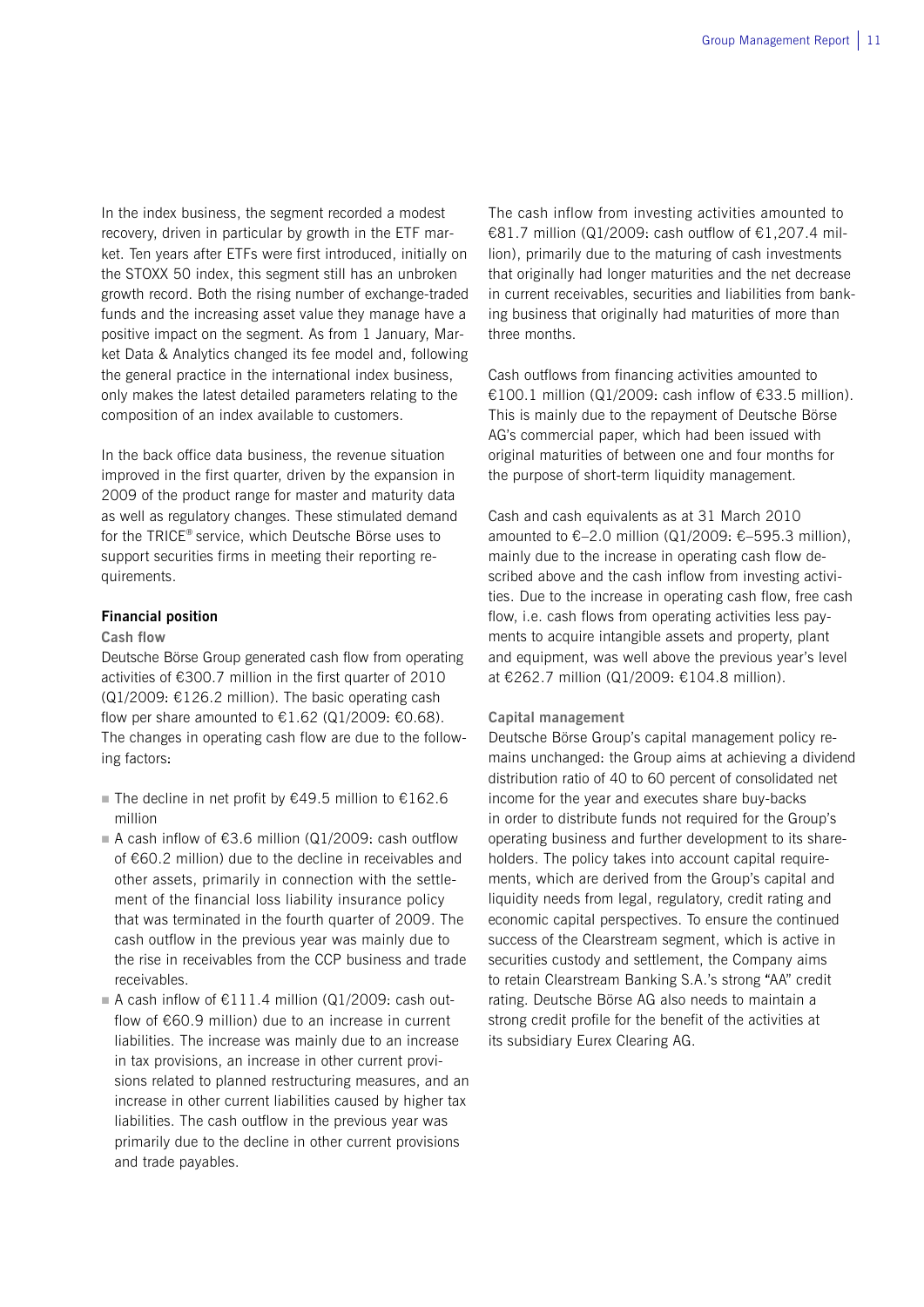Customers expect their service providers to maintain conservative interest coverage and debt/equity ratios and thus maintain strong credit ratings. Deutsche Börse Group is pursuing its objective of achieving an interest coverage ratio (ratio of EBITDA to interest expenses from financing activities) of at least 16 at the Group level. Adjusted for restructuring expenses of €27.8 million as part of the first component of the operating efficiency program, Deutsche Börse Group achieved this target with an interest coverage ratio of 16.6 in the first quarter of 2010. The interest coverage ratio is based on a relevant interest expense of €18.4 million and EBITDA adjusted for restructuring expenses of €304.4 million.

For financial year 2009, Deutsche Börse AG will propose to the Annual General Meeting that a dividend of €2.10 per share should be paid, unchanged from the high level of the previous year. Based on this proposal, the distribution ratio, adjusted for the ISE impairment charge recognized in the fourth quarter of 2009, is 56 percent of net income (2008: 38 percent). Given 185.9 million shares outstanding carrying dividend rights as at 31 March 2010, this would result in a total distribution of €390.5 million (2008: €390.2 million).

### **Net assets**

Deutsche Börse Group's noncurrent assets amounted to €5,599.3 million as at 31 March 2010 (31 March 2009: €5,101.4 million). They consisted primarily of intangible assets and financial assets. Intangible assets included goodwill of €2,051.9 million (31 March 2009: €2,038.9 million) and other intangible assets of €1,388.0 million (31 March 2009: €1,423.7 million). The ISE impairment charge recognized in the fourth quarter of 2009 had a reducing effect on intangible assets while the consolidation of STOXX Ltd. increased the intangible assets. Noncurrent receivables and securities from banking business of €1,674.1 million (31 March 2009: €1,162.5 million) represented the largest part of financial assets, which amounted to  $£1,925.1$  million as at the balance sheet day (31 March 2009: €1,398.2 million). This increase also significantly impacted the change in noncurrent assets in total compared with 31 March 2009.

Noncurrent assets were offset by equity in the amount of €3,567.8 million (31 March 2009: €3,261.7 million) and noncurrent liabilities in the amount of €2,167.0 million (31 March 2009: €2,300.7 million). Noncurrent

liabilities mainly related to interest-bearing liabilities from the long-term financing of ISE of  $E1,538.9$  million (31 March 2009:  $£1,533.7$  million) and deferred taxes of €498.9 million (31 March 2009: €655.7 million).

Changes in current liabilities were the result of, among other things, the decline in other current liabilities to €354.2 million (31 March 2009: €559.5 million), primarily because of the decline in current financial instruments (commercial paper). There was no commercial paper outstanding as at the end of the first quarter 2010 (31 March 2009: €237.0 million).

Overall, Deutsche Börse Group invested €38.0 million in intangible assets and property, plant and equipment in the first quarter of 2009, and thus almost doubled the investments year-on-year (Q1/2009: €21.4 million). The investments applied in particular to the Eurex and Clearstream segments.

## Risk report

Deutsche Börse Group provides detailed information on its risk management strategy, organization, processes and methods in its annual report.

Risk management is a fundamental component of management and control within Deutsche Börse Group, which has therefore established a Group-wide risk management concept. This comprises roles, processes and responsibilities and is binding on all staff and organizational entities. The concept ensures that emerging risks can be identified and dealt with appropriately at an early stage.

The Executive Board is responsible for the management of all risks. Responsibility for the risk management processes within Deutsche Börse Group is based on a division of labour. The front office areas are responsible for identifying risks and reporting these promptly to Group Risk Management (GRM), a central function with Group-wide responsibilities. GRM assesses all new and existing risks and reports these on a monthly basis to the Executive Board and on a quarterly basis to the Supervisory Board. In special cases, GRM also reports to these boards on an ad hoc basis. Risk control is performed in the front office areas, i.e. in the areas where the risks occur. The Group uses the concept of "value at risk" (VaR) to measure and report all risks. The Group's models are based on a one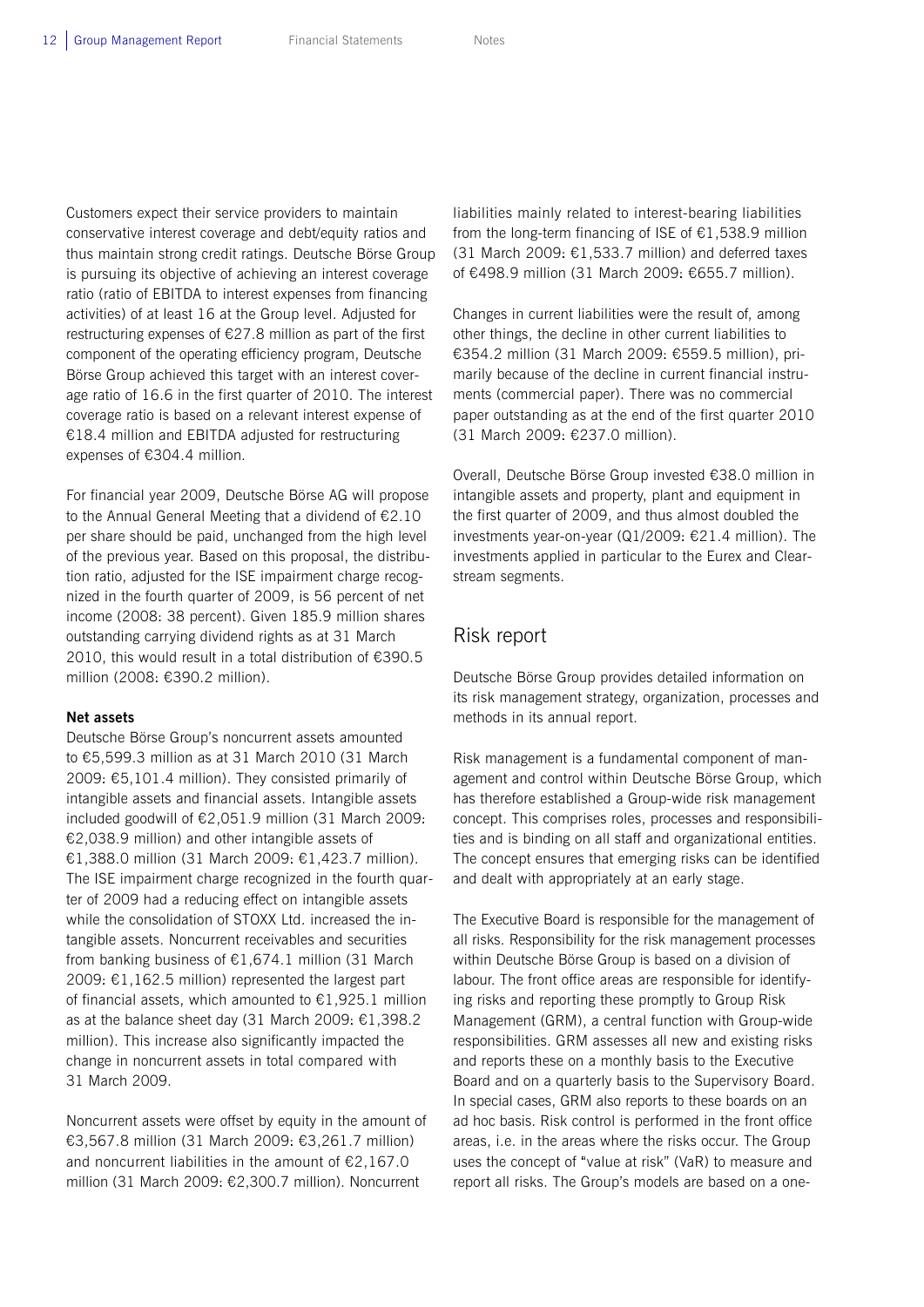year time horizon and assume uncorrelated events. The calculation is performed for different confidence levels. In addition, stress tests are performed for key risk drivers.

The Group evaluates its risk situation on an ongoing basis. In the view of the Executive Board, no significant change in the risk situation and no threat to the continued existence of the Group can be identified at this time.

## Report on expected developments

The report on expected developments describes the expected development of Deutsche Börse Group in financial years 2010 and 2011. It contains statements and information on events in the future. These forward-looking statements and information are based on the Company's expectations and assumptions at the time of publication of this report on expected developments. These expectations and assumptions are in turn subject to known and unknown risks and uncertainties. Numerous factors influence the success, the business strategy and the financial results of the Group. Many of these factors are outside the Company's control. Should one of the risks or one of the assumptions made turn out to be incorrect, the actual development of the Group could deviate in either a positive or a negative way from the expectations and assumptions contained in the forward-looking statements and information in this report on expected developments.

### **Development of results of operations**

For the remainder of financial year 2010, Deutsche Börse Group expects no significant deviations from the forecasts for its operating environment that were made in the consolidated financial statements for full-year 2009.

Based on the assumption that overall conditions will develop positively in the forecast period and, in particular, that confidence in global financial markets improves once again, Deutsche Börse Group considers itself well positioned to achieve growth in sales revenue and earnings (the latter adjusted for restructuring expenses and the ISE impairment charge recognized in the fourth quarter of 2009) in the forecast period as compared to the previous year. At the time this report on expected developments was prepared there are initial indications of an economic recovery, but the financial markets have not yet returned to normal. In addition, recent events in the context of Greece's debt crisis and the tight financial situation in

further EU countries have increased uncertainty yet again. This situation makes it difficult to make a statement on the exact time of a business recovery in the forecast period. The year 2009 has shown, however, that Deutsche Börse Group with its integrated business model and its flexible planning and control systems can adjust to a changed market environment. If the business environment does not recover to the extent expected, the Group believes it is in a good position to continue to do business profitably due to its integrated business model and the cost reduction measures that have already been implemented and that are planned. If the recovery on the financial markets is stronger and the rise in short-term interest rates comes earlier than expected, this will have a correspondingly positive effect on the Group's earnings situation.

The measures to increase operational efficiency communicated in the first quarter of 2010 will have a positive impact on earnings from 2011 onward. The planned cost measures, which are explained in more detail above under results of operations, complement both the 2009 program to reduce operational costs by €70 million per year and the restructuring and efficiency program launched in 2007 saving €100 million per year.

#### **Development of the Group's financial position**

The Group expects operating cash flow to remain positive. As part of its cash flow from investing activities, Deutsche Börse plans to invest around €120 million per year in intangible assets and property, plant and equipment during the forecast period. These investments will serve primarily to develop new and enhance existing products and services in the Xetra, Eurex and Clearstream segments. The difference in investment volume compared with previous years is primarily the result of the joint trading platform for Deutsche Börse Group which is presently being developed.

Under its capital management policy, Deutsche Börse will react flexibly to a changing market environment in the forecast period. Deutsche Börse Group continues to pursue the objective of achieving an interest cover ratio (ratio of EBITDA to interest expenses from financing activities) of at least 16 at Group level. To strengthen the interest coverage ratio, in April 2010 the Group made use of opportunities on the market to repurchase approximately €40 million (nominal amount) of the hybrid bond issued in 2008. This measure reduces the interest expense and improves the interest coverage ratio.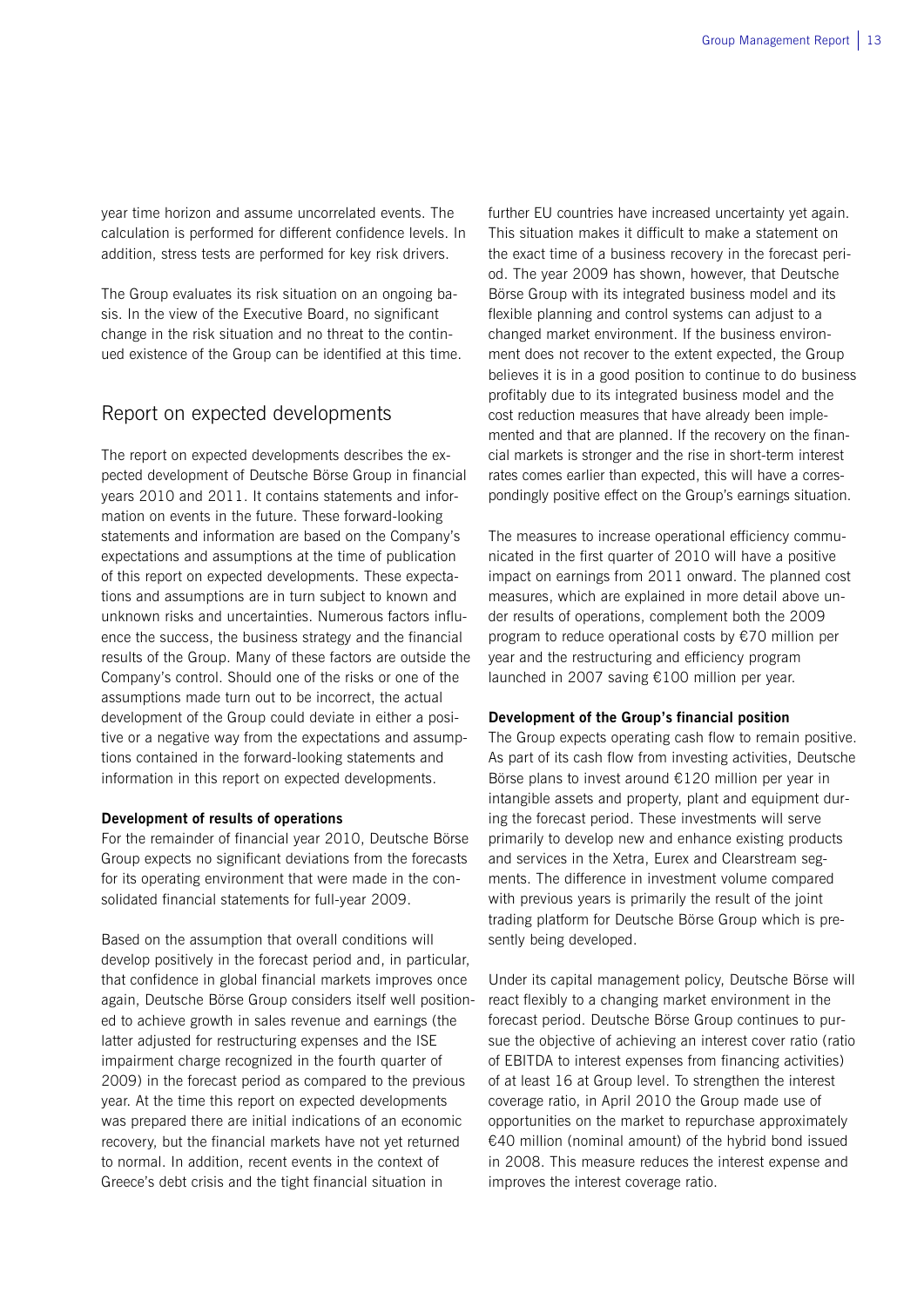# Consolidated Income Statement

for the period 1 January to 31 March 2010

|                                                                    | 31 March 2010<br>€m | Quarter ended<br>31 March 2009<br>€m |
|--------------------------------------------------------------------|---------------------|--------------------------------------|
| Sales revenue                                                      | 519.2               | 539.8                                |
| Net interest income from banking business                          | 11.0                | 31.9                                 |
| Other operating income                                             | 12.5                | 23.0                                 |
| Total revenue                                                      | 542.7               | 594.7                                |
| Volume-related costs                                               | $-54.0$             | $-62.6$                              |
| Total revenue less volume-related costs                            | 488.7               | 532.1                                |
| Staff costs                                                        | $-126.8$            | $-98.6$                              |
| Depreciation, amortization and impairment losses                   | $-31.0$             | $-33.9$                              |
| Other operating expenses                                           | $-87.0$             | $-93.4$                              |
| Operating $costs1$                                                 | $-244.8$            | $-225.9$                             |
|                                                                    |                     |                                      |
| Result from equity investments                                     | 1.7                 | 5.4                                  |
| Earnings before interest and tax (EBIT)                            | 245.6               | 311.6                                |
| Financial income                                                   | 3.8                 | 29.3                                 |
| Financial expense                                                  | $-26.7$             | $-50.3$                              |
| Earnings before tax (EBT)                                          | 222.7               | 290.6                                |
| Income tax expense                                                 | $-60.1$             | $-78.5$                              |
| Net profit for the period                                          | 162.6               | 212.1                                |
| thereof shareholders of parent company (net income for the period) | 156.9               | 205.9                                |
| thereof non-controlling interests                                  | 5.7                 | 6.2                                  |
|                                                                    |                     |                                      |
| Earnings per share (basic and diluted) $(E)$                       | 0.84                | 1.11                                 |

 $\overline{a}$ 

1) Including expenses for restructuring programs amounting to €27.8 million (2009: €–1.4 million)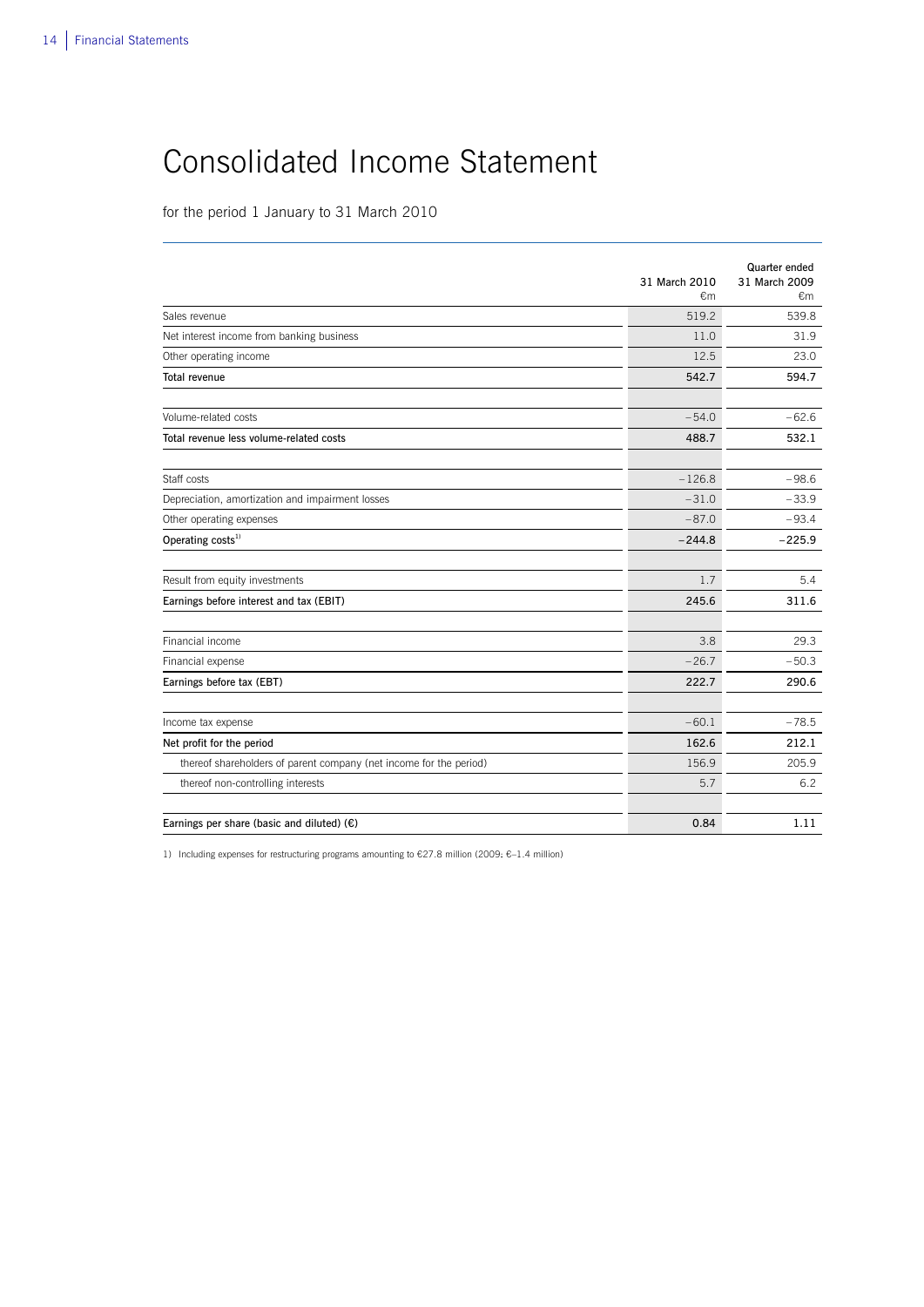# Statement of Recognized Income and Expense

 $\overline{a}$ 

for the period 1 January to 31 March 2010

|                                                                     | 31 March 2010<br>€m | Quarter ended<br>31 March 2009<br>€m |
|---------------------------------------------------------------------|---------------------|--------------------------------------|
| Net profit for the period reported in consolidated income statement | 162.6               | 212.1                                |
|                                                                     |                     |                                      |
| Exchange rate differences <sup>1)</sup>                             | 91.8                | 95.0                                 |
| Remeasurement of cash flow hedges                                   | $-2.1$              | 0.2                                  |
| Remeasurement of other financial instruments                        | 3.8                 | $-3.6$                               |
| Deferred taxes                                                      | $-30.9$             | $-24.9$                              |
| Other comprehensive income/(expense)                                | 62.6                | 66.7                                 |
|                                                                     |                     |                                      |
| Total comprehensive income                                          | 225.2               | 278.8                                |
| thereof shareholders of parent company                              | 202.3               | 255.4                                |
| thereof non-controlling interests                                   | 22.9                | 23.4                                 |

1) Exchange rate differences include €5.6 million (2009: €5.6 million) that was taken directly to accumulated profit as part of the result from equity investments.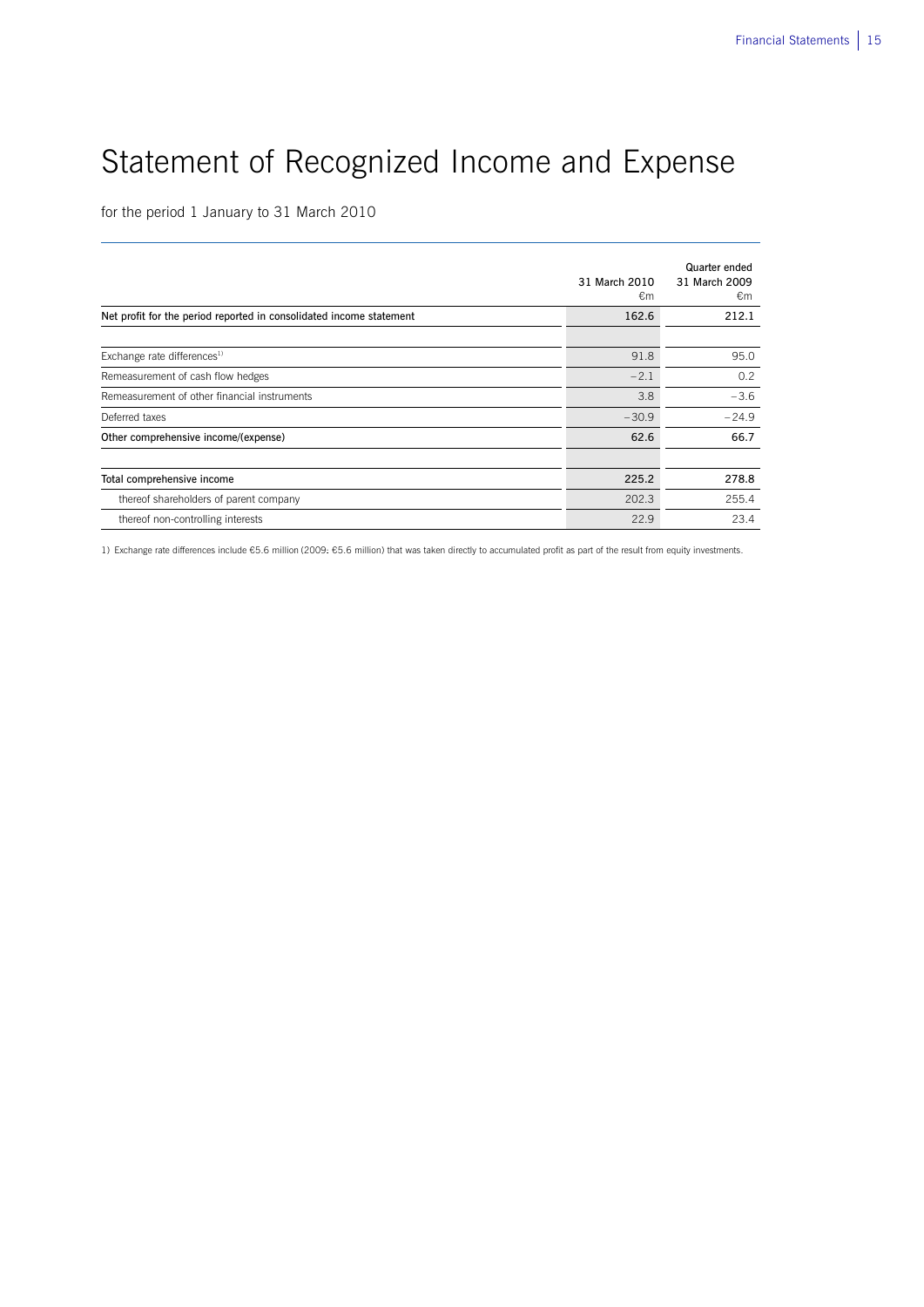# Consolidated Balance Sheet

as at 31 March 2010

|                                                          | 31 March 2010<br>€m | 31 Dec 2009<br>€m | 31 March 2009<br>€m |
|----------------------------------------------------------|---------------------|-------------------|---------------------|
| <b>ASSETS</b>                                            |                     |                   |                     |
| Noncurrent assets                                        |                     |                   |                     |
| Intangible assets                                        | 3,551.7             | 3,431.5           | 3,587.7             |
| Property, plant and equipment                            | 114.8               | 99.4              | 102.4               |
| Financial assets                                         | 1,925.1             | 1,709.7           | 1,398.2             |
| Other noncurrent assets                                  | 7.7                 | 10.4              | 13.1                |
|                                                          | 5,599.3             | 5,251.0           | 5,101.4             |
| <b>Current assets</b>                                    |                     |                   |                     |
| Financial instruments of Eurex Clearing AG               | 143,008.2           | 143,178.4         | 147,149.7           |
| Current receivables and securities from banking business | 8,699.6             | 7,192.4           | 9,256.7             |
| Other receivables and other assets <sup>1)</sup>         | 447.5               | 433.4             | 443.7               |
| Restricted bank balances                                 | 3,895.0             | 4,745.6           | 8,170.5             |
| Other cash and bank balances                             | 669.4               | 559.7             | 564.2               |
|                                                          | 156,719.7           | 156,109.5         | 165,584.8           |
| Total assets                                             | 162,319.0           | 161,360.5         | 170,686.2           |
| <b>EQUITY AND LIABILITIES</b>                            |                     |                   |                     |
| Equity                                                   |                     |                   |                     |
| Shareholders' equity                                     | 3,071.8             | 2,866.2           | 2,913.9             |
| Non-controlling interests                                | 496.0               | 472.6             | 347.8               |
| <b>Total equity</b>                                      | 3,567.8             | 3,338.8           | 3,261.7             |
| Noncurrent liabilities                                   |                     |                   |                     |
| Provisions for pensions and other employee benefits      | 35.4                | 30.1              | 25.7                |
| Other noncurrent provisions                              | 66.6                | 80.5              | 74.1                |
| Deferred tax liabilities                                 | 498.9               | 442.0             | 655.7               |
| Interest-bearing liabilities                             | 1,538.9             | 1,514.9           | 1,533.7             |
| Other noncurrent liabilities                             | 27.2                | 26.0              | 11.5                |
|                                                          | 2,167.0             | 2,093.5           | 2,300.7             |
| <b>Current liabilities</b>                               |                     |                   |                     |
| Tax provisions                                           | 350.1               | 316.8             | 238.0               |
| Other current provisions                                 | 100.9               | 67.4              | 47.7                |
| Financial instruments of Eurex Clearing AG               | 143,008.2           | 143,178.4         | 147,149.7           |
| Liabilities from banking business                        | 8,888.3             | 7,221.0           | 9,040.6             |
| Cash deposits by market participants                     | 3,882.5             | 4,741.5           | 8,088.3             |
| Other current liabilities                                | 354.2               | 403.1             | 559.5               |
|                                                          | 156,584.2           | 155,928.2         | 165,123.8           |
| <b>Total liabilities</b>                                 | 158,751.2           | 158,021.7         | 167,424.5           |
|                                                          |                     |                   |                     |
| Total equity and liabilities                             | 162,319.0           | 161,360.5         | 170,686.2           |

 $\overline{a}$ 

1) Thereof €14.8 million (31 December 2009: €14.8 million and 31 March 2009: €18.3 million) with a remaining maturity of more than one year from corporation tax credits in accordance with section 37 (5) of the Körperschaftsteuergesetz (KStG, the German Corporation Tax Act)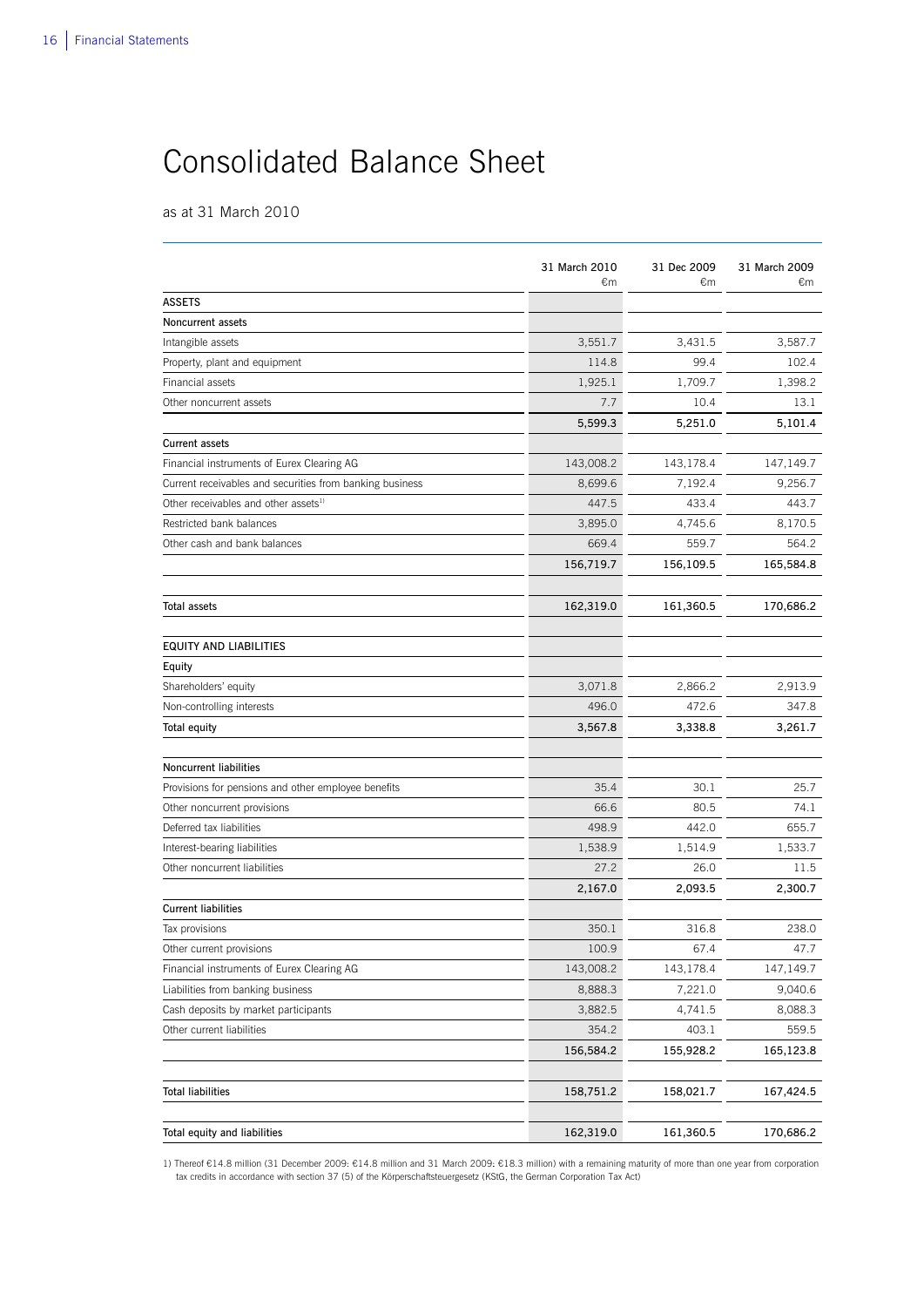# Consolidated Cash Flow Statement

for the period 1 January to 31 March 2010

|                                                                                                                                                         | 31 March 2010<br>€m | <b>Quarter ended</b><br>31 March 2009 |
|---------------------------------------------------------------------------------------------------------------------------------------------------------|---------------------|---------------------------------------|
|                                                                                                                                                         | 162.6               | €m<br>212.1                           |
| Net profit for the period                                                                                                                               |                     |                                       |
| Depreciation, amortization and impairment losses                                                                                                        | 31.0                | 33.9                                  |
| (Decrease)/increase in noncurrent provisions                                                                                                            | $-9.0$              | 7.5                                   |
| Deferred tax expense/(income)                                                                                                                           | 3.2                 | $-5.8$                                |
| Other non-cash income                                                                                                                                   | $-4.8$              | $-0.4$                                |
| Changes in working capital, net of non-cash items:                                                                                                      |                     |                                       |
| Decrease/(increase) in receivables and other assets                                                                                                     | 3.6                 | $-60.2$                               |
| Increase/(decrease) in current liabilities                                                                                                              | 111.4               | $-60.9$                               |
| Increase in noncurrent liabilities                                                                                                                      | 2.0                 | 0                                     |
| Net loss on disposal of noncurrent assets                                                                                                               | 0.7                 | $\Omega$                              |
| Cash flows from operating activities                                                                                                                    | 300.7               | 126.2                                 |
| Payments to acquire intangible assets and property, plant and equipment                                                                                 | $-38.0$             | $-21.4$                               |
| Payments to acquire noncurrent financial instruments                                                                                                    | $-576.2$            | $-554.2$                              |
| Payments to acquire subsidiaries, net of cash acquired                                                                                                  | $0.1^{11}$          | $-6.7$                                |
| Payments to acquire investments in associates                                                                                                           | $-2.5$              | $\circ$                               |
| Proceeds from the disposal of shares in associates                                                                                                      | $\circ$             | 6.3                                   |
| Net decrease/(net increase) in current receivables, securities and liabilities from banking business<br>with an original term greater than three months | 415.9               | $-682.1$                              |
| Proceeds from disposals of available-for-sale noncurrent financial instruments                                                                          | 282.4               | 50.7                                  |
| Cash flows from investing activities                                                                                                                    | 81.7                | $-1,207.4$                            |
|                                                                                                                                                         |                     |                                       |
| Proceeds from sale of treasury shares                                                                                                                   | $\Omega$            | 0.1                                   |
| Repayment of short-term financing                                                                                                                       | $-100.0$            | $-202.0$                              |
| Proceeds from short-term financing                                                                                                                      | $\circ$             | 235.6                                 |
| Finance lease payments                                                                                                                                  | $-0.1$              | $-0.2$                                |
| Cash flows from financing activities                                                                                                                    | $-100.1$            | 33.5                                  |
| Net change in cash and cash equivalents                                                                                                                 | 282.3               | $-1,047.7$                            |
| Effect of exchange rate differences <sup>2)</sup>                                                                                                       | 1.1                 | 4.2                                   |
| Cash and cash equivalents as at beginning of period <sup>3)</sup>                                                                                       | $-285.4$            | 448.2                                 |
| Cash and cash equivalents as at end of period <sup>3)</sup>                                                                                             | $-2.0$              | $-595.3$                              |
| Operating cash flow per share (basic) $(\epsilon)$                                                                                                      | 1.62                | 0.68                                  |
|                                                                                                                                                         |                     |                                       |
| Operating cash flow per share (diluted) $(\epsilon)$                                                                                                    | 1.61                | 0.68                                  |
| Interest income and other similar income                                                                                                                | 3.3                 | 29.4                                  |
| Dividends received from investments in associates and other equity investments                                                                          | 0.2                 | 0.1                                   |
| Interest paid                                                                                                                                           | $-1.6$              | $-38.1$                               |
| Income tax paid                                                                                                                                         | $-17.0$             | $-79.2$                               |

 $\overline{a}$ 

1) Cash totalling €0.5 million was acquired in the course of the purchase of Tradegate Exchange GmbH for a purchase price of €0.4 million.

2) Primarily includes the exchange rate differences arising on translation of the ISE subgroup 3) Excluding cash deposits by market participants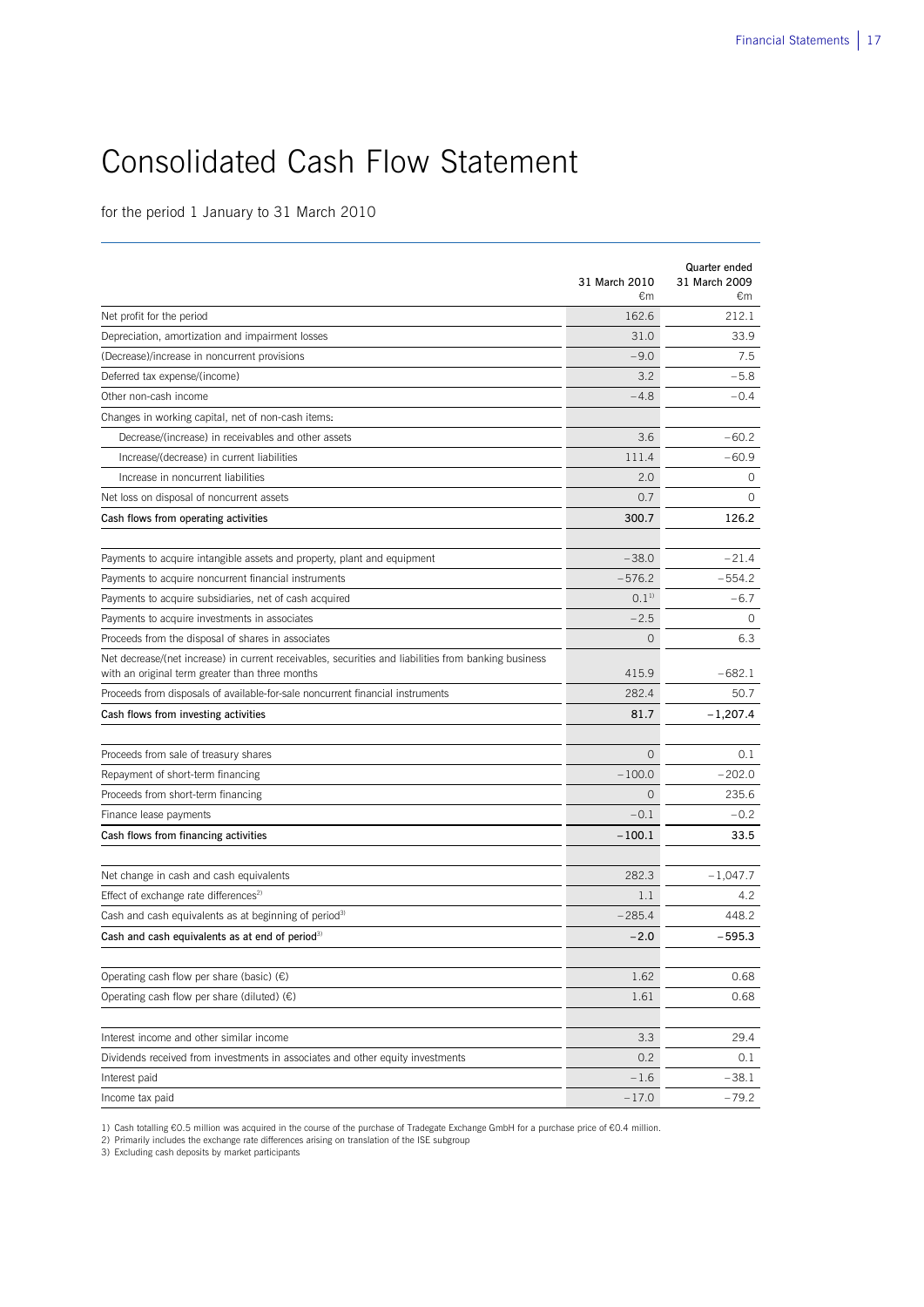# Consolidated Statement of Changes in Equity

 $\overline{a}$ 

for the period 1 January to 31 March 2010

|                                                                    |                     |                                             | thereof included in<br>total comprehensive income |                                             |
|--------------------------------------------------------------------|---------------------|---------------------------------------------|---------------------------------------------------|---------------------------------------------|
|                                                                    | 31 March 2010<br>€m | <b>Quarter ended</b><br>31 March 2009<br>€m | 31 March 2010<br>€m                               | <b>Quarter ended</b><br>31 March 2009<br>€m |
| Subscribed capital                                                 |                     |                                             |                                                   |                                             |
| Balance as at 1 January                                            | 195.0               | 195.0                                       |                                                   |                                             |
| Balance as at 31 March                                             | 195.0               | 195.0                                       |                                                   |                                             |
| Share premium                                                      |                     |                                             |                                                   |                                             |
| Balance as at 1 January                                            | 1,247.0             | 1,247.0                                     |                                                   |                                             |
| Balance as at 31 March                                             | 1,247.0             | 1,247.0                                     |                                                   |                                             |
| <b>Treasury shares</b>                                             |                     |                                             |                                                   |                                             |
| Balance as at 1 January                                            | $-587.8$            | $-596.4$                                    |                                                   |                                             |
| Sales within the Group Share Plan                                  | 1.3                 | 0.9                                         |                                                   |                                             |
| Balance as at 31 March                                             | $-586.5$            | $-595.5$                                    |                                                   |                                             |
| <b>Revaluation surplus</b>                                         |                     |                                             |                                                   |                                             |
| Balance as at 1 January                                            | 125.2               | 29.3                                        |                                                   |                                             |
| Remeasurement of other financial instruments                       | 3.8                 | $-3.6$                                      | 3.8                                               | $-3.6$                                      |
| Remeasurement of cash flow hedges                                  | $-2.1$              | 0.2                                         | $-2.1$                                            | 0.2                                         |
| Increase in share-based payments                                   | $-2.5$              | 2.3                                         | $\mathsf{O}\xspace$                               | 0                                           |
| Deferred taxes on remeasurement of<br>financial instruments        | $-0.2$              | 1.0                                         | $-0.2$                                            | 1.0                                         |
| Balance as at 31 March                                             | 124.2               | 29.2                                        |                                                   |                                             |
| Accumulated profit                                                 |                     |                                             |                                                   |                                             |
| Balance as at 1 January                                            | 1,886.8             | 1,779.4                                     |                                                   |                                             |
| Net income for the period                                          | 156.9               | 205.9                                       | 156.9                                             | 205.9                                       |
| Exchange rate differences                                          | 79.1                | 78.8                                        | 74.6                                              | 77.8                                        |
| Deferred taxes                                                     | $-30.7$             | $-25.9$                                     | $-30.7$                                           | $-25.9$                                     |
| Balance as at 31 March                                             | 2,092.1             | 2,038.2                                     |                                                   |                                             |
| Shareholders' equity as at 31 March                                | 3,071.8             | 2,913.9                                     | 202.3                                             | 255.4                                       |
| Non-controlling interests                                          |                     |                                             |                                                   |                                             |
| Balance as at 1 January                                            | 472.6               | 324.0                                       |                                                   |                                             |
| Changes due to capital increases/(decreases)                       | 0.1                 | 0                                           |                                                   |                                             |
| Changes due to share in net gain of<br>subsidiaries for the period | 5.7                 | 6.2                                         | 5.7                                               | 6.2                                         |
| Exchange rate differences                                          | 17.6                | 17.6                                        | 17.2                                              | 17.2                                        |
| Total non-controlling interests as at 31 March                     | 496.0               | 347.8                                       | 22.9                                              | 23.4                                        |
| Total as at 31 March                                               | 3,567.8             | 3,261.7                                     | 225.2                                             | 278.8                                       |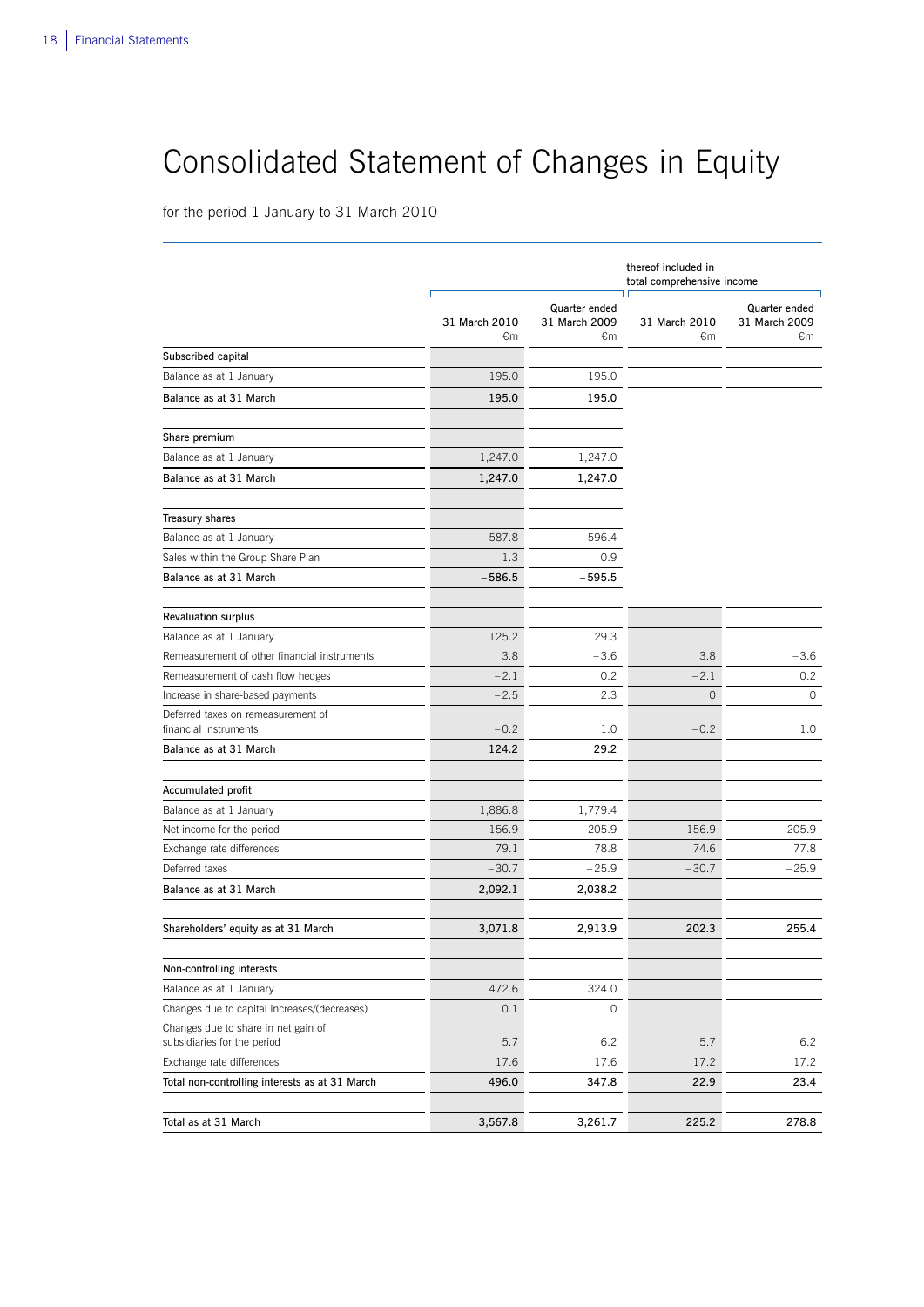# Notes to the Interim Financial Statements

## 1. Accounting policies

These interim financial statements were prepared in accordance with the International Financial Reporting Standards (IFRSs) as adopted by the European Union. The significant accounting policies applied by the Company to the consolidated financial statements for the year ended 31 December 2009 were also applied to the interim financial statements.

In order to further improve transparency, volume-related costs have been reported separately in the consolidated income statement since 1 January 2010. This item comprises expenses that are correlated with the amount of sales revenue. In addition, own expenses capitalized have no longer been reported separately as income in the consolidated income statement since 1 January 2010. Expenses incurred in connection with internal development activities comprise only non-capitalized amounts since then. This change harmonizes the effects of acquired and internally developed intangible assets on the consolidated income statement. The prior-period figures were adjusted accordingly.

Reflecting the management reporting, a simplified, more transparent segment structure was introduced for segment reporting as of 1 January 2010. This presents the four market segments Xetra, Eurex, Clearstream and Market Data & Analytics. The Corporate Services and Information Technology services areas are allocated proportionately to the market segments.

Prior-year figures have been adjusted accordingly.

In addition to the standards and interpretations applied as of 31 December 2009, the following standards and interpretations were applied for the first time:

- Changes resulting from the "Annual Improvements Project"
- Amendments to IFRS 2 "Group Cash-settled Share-based Payment Transactions"
- Revised IFRS 3 "Business Combinations"
- Amendments to IAS 27 "Consolidated and Separate Financial Statements"
- Amendments to IFRIC 9 and IAS 39 "Embedded Derivatives"
- IFRIC 17 "Distribution of Non-cash Assets to Owners"
- **IFRIC 18 "Transfers of Assets from Customers"**

The application of these standards and interpretations did not have any material or any impact on Deutsche Börse Group's financial reporting.

In addition, IAS 34 ("Interim Financial Reporting") was applied.

In accordance with the provisions of Wertpapierhandelsgesetz (WpHG, German Securities Trading Act), these interim financial statements are supplemented by a Group interim management report.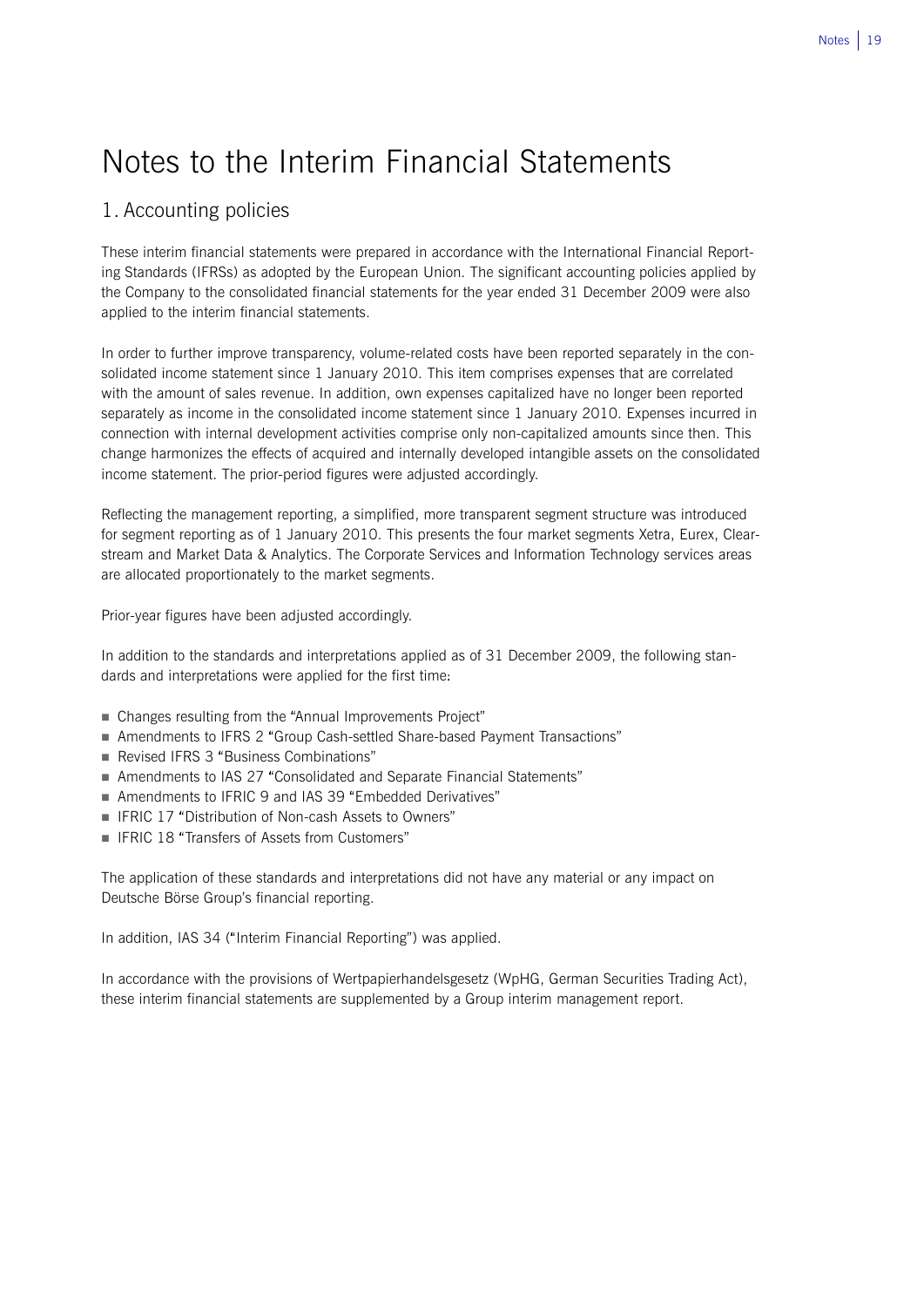The IASB had also issued the following standards and interpretations by the date of publication of this interim report on the first quarter of 2010, although they have not yet been adopted by the European Union:

**Changes resulting from the "Annual Improvement Project"** 

The IASB published the "Improvements to IFRSs" on 6 May 2010. Unless otherwise specified, the amendments are effective for annual periods beginning on or after 1 January 2011, with earlier application permitted.

Deutsche Börse Group does not expect the application of the revised standards and interpretations to have any material or any impact.

## 2. Group Structure

With effect from 8 January 2010, Deutsche Börse AG acquired a share of 75.0 percent in Tradegate Exchange GmbH, Berlin, Germany, for a purchase price of €0.4 million. Purchase price allocation, which had been completed as of the reporting date, did not result in any goodwill. The company was fully included in the consolidated financial statements for the first time in the first quarter of 2010.

Furthermore, with effect from 8 January 2010, Deutsche Börse AG acquired a 5.0 percent interest in Tradegate AG Wertpapierhandelsbank, Berlin, Germany – which holds 25.0 percent of the fully consolidated company Tradegate Exchange GmbH – for a purchase price of €2.5 million. Tradegate AG Wertpapierhandelsbank is classified as an associate and accounted for using the equity method.

## 3. Seasonal influences

The Group's revenues are influenced more by the volatility and the transaction volume on the capital markets than by seasonal factors. Owing to a concentration of costs for projects only coming to completion in the fourth quarter, costs in the fourth quarter tend to be higher than in the first three quarters of the business year.

## 4. Total assets

The increase in consolidated total assets by €0.9 billion to €162.3 billion as at 31 March 2010 (31 December 2009: €161.4 billion) depends to a significant extent on receivables and liabilities from banking business. This contrasts with the decline in cash deposits by market participants and restricted bank balances, each down by €0.8 billion. The total of the financial instruments of Eurex Clearing AG also slightly decreased. The level of these items can vary widely on a daily basis according to customers' needs and actions.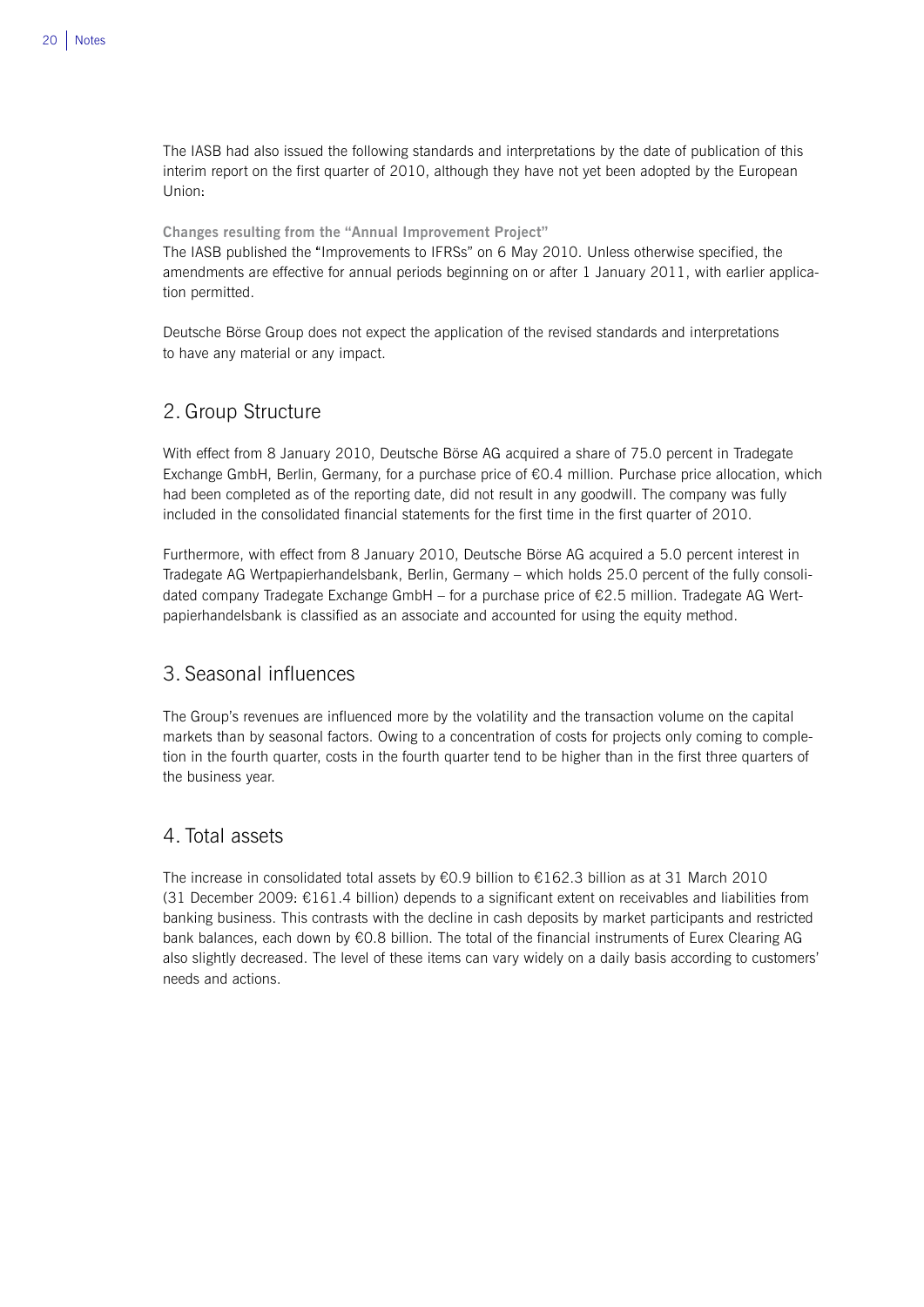### Composition of sales revenue by segment

|                              | 31 March 2010<br>€m | Quarter ended<br>31 March 2009<br>€m |
|------------------------------|---------------------|--------------------------------------|
| External sales revenue       |                     |                                      |
| Xetra                        | 65.0                | 74.1                                 |
| Eurex                        | 213.8               | 227.9                                |
| Clearstream                  | 187.9               | 189.0                                |
| Market Data & Analytics      | 52.5                | 48.8                                 |
| Total external sales revenue | 519.2               | 539.8                                |
|                              |                     |                                      |
| Internal sales revenue       |                     |                                      |
| Clearstream                  | 2.2                 | 1.7                                  |
| Market Data & Analytics      | 8.2                 | 2.9                                  |
| Total internal sales revenue | 10.4                | 4.6                                  |

 $\overline{a}$ 

 $\overline{a}$ 

 $\overline{a}$ 

 $\overline{a}$ 

### Net interest income from banking business

|                       | 31 March 2010<br>€m | Quarter ended<br>31 March 2009<br>€m |
|-----------------------|---------------------|--------------------------------------|
| Gross interest income | 27.8                | 66.9                                 |
| Interest expense      | $-16.8$             | $-35.0$                              |
| Total                 | 11.0                | 31.9                                 |

### Earnings before interest and tax (EBIT)

|                         | 31 March 2010<br>€m | Quarter ended<br>31 March 2009<br>€m |
|-------------------------|---------------------|--------------------------------------|
| Xetra                   | 26.2                | 29.6                                 |
| Eurex                   | 118.8               | 154.4                                |
| Clearstream             | 70.6                | 99.3                                 |
| Market Data & Analytics | 30.0                | 28.3                                 |
| Total                   | 245.6               | 311.6                                |

## Investments in intangible assets, property, plant and equipment

|                         | 31 March 2010<br>€m | Quarter ended<br>31 March 2009<br>€m |
|-------------------------|---------------------|--------------------------------------|
| Xetra                   | 3.2                 | 2.6                                  |
| Eurex                   | 25.8                | 11.6                                 |
| Clearstream             | 6.8                 | 6.7                                  |
| Market Data & Analytics | 2.2                 | 0.5                                  |
| Total                   | 38.0                | 21.4                                 |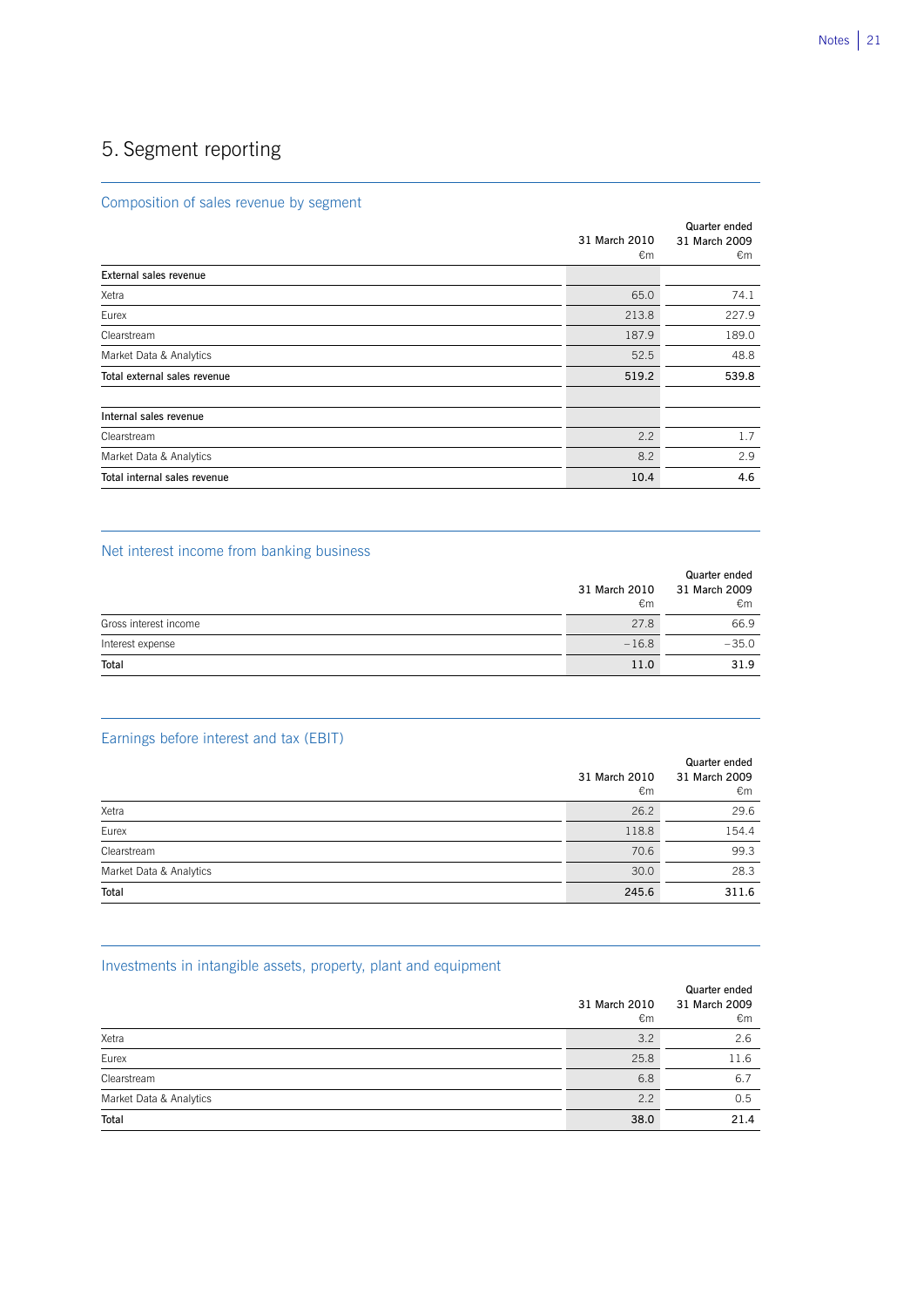## 6. Earnings per share

L

Under IAS 33, earnings per share are calculated by dividing the net profit for the period attributable to shareholders of the parent company (net income for the period) by the weighted average number of shares outstanding.

In order to determine the average number of shares, the shares repurchased and reissued under the Group Share Plan (GSP) were included ratably in the calculation. Diluted earnings per share are determined by adding the number of potentially dilutive ordinary shares that may be acquired under the Stock Bonus Plan (SBP) or the ISE Group Share Plan, to the average number of shares. In order to calculate the number of potentially dilutive ordinary shares, the exercise prices were adjusted to reflect the fair value of the services still to be provided.

In contrast to the previous year, the 2007 tranche of SBP shares and the 2004 to 2006 tranches of the GSP were no longer classified as potentially dilutive in the year under review, because the Company resolved to settle the relevant entitlements in cash. The calculation of the number of potentially dilutive ordinary shares for 2009 was adjusted accordingly. When determining diluted earnings per share, all SBP tranches for which cash settlement has not been resolved are assumed to be equity-settled – regardless of the actual accounting in accordance with IFRS 2.

There were the following potentially dilutive rights to purchase shares as at 31 March 2010:

| Tranche    | Exercise price | Adjusted<br>exercise price<br>in accordance<br>with IAS 33 | Average number of<br>outstanding options | Average price<br>for the period <sup>1)</sup> | Number of<br>potentially dilutive<br>ordinary shares<br>as at |
|------------|----------------|------------------------------------------------------------|------------------------------------------|-----------------------------------------------|---------------------------------------------------------------|
|            | €              | €                                                          | 31 March 2010                            | €                                             | 31 March 2010                                                 |
| $2008^{2}$ |                | 9.89                                                       | 535.997                                  | 51.13                                         | 432,338                                                       |
| $2009^{3}$ |                | 24.89                                                      | 238.880                                  | 51.13                                         | 36,505                                                        |
| $2010^{2}$ |                | 45.57                                                      | 199.089                                  | 51.13                                         | 21,651                                                        |

### Calculation of the number of potentially dilutive ordinary shares

1) Volume-weighted average price of Deutsche Börse AG shares on Xetra for the period 1 January to 31 March 2010

2) This relates to rights to shares under the SBP for Executive Board members and senior executives as well as to rights to GSP shares under the ISE Group Share Plan. 3) Potentially dilutive shares relate to rights to GSP shares under the ISE Group Share Plan. This results in an adjusted exercise price of potentially dilutive ordinary shares of €23.75 per share. The options on SBP shares (170,710 options) included in the average number of outstanding options are not dilutive as at 31 March 2010.

As the volume-weighted average share price was higher than the adjusted exercise prices for the 2008 to 2010 tranches, these options are considered dilutive under IAS 33.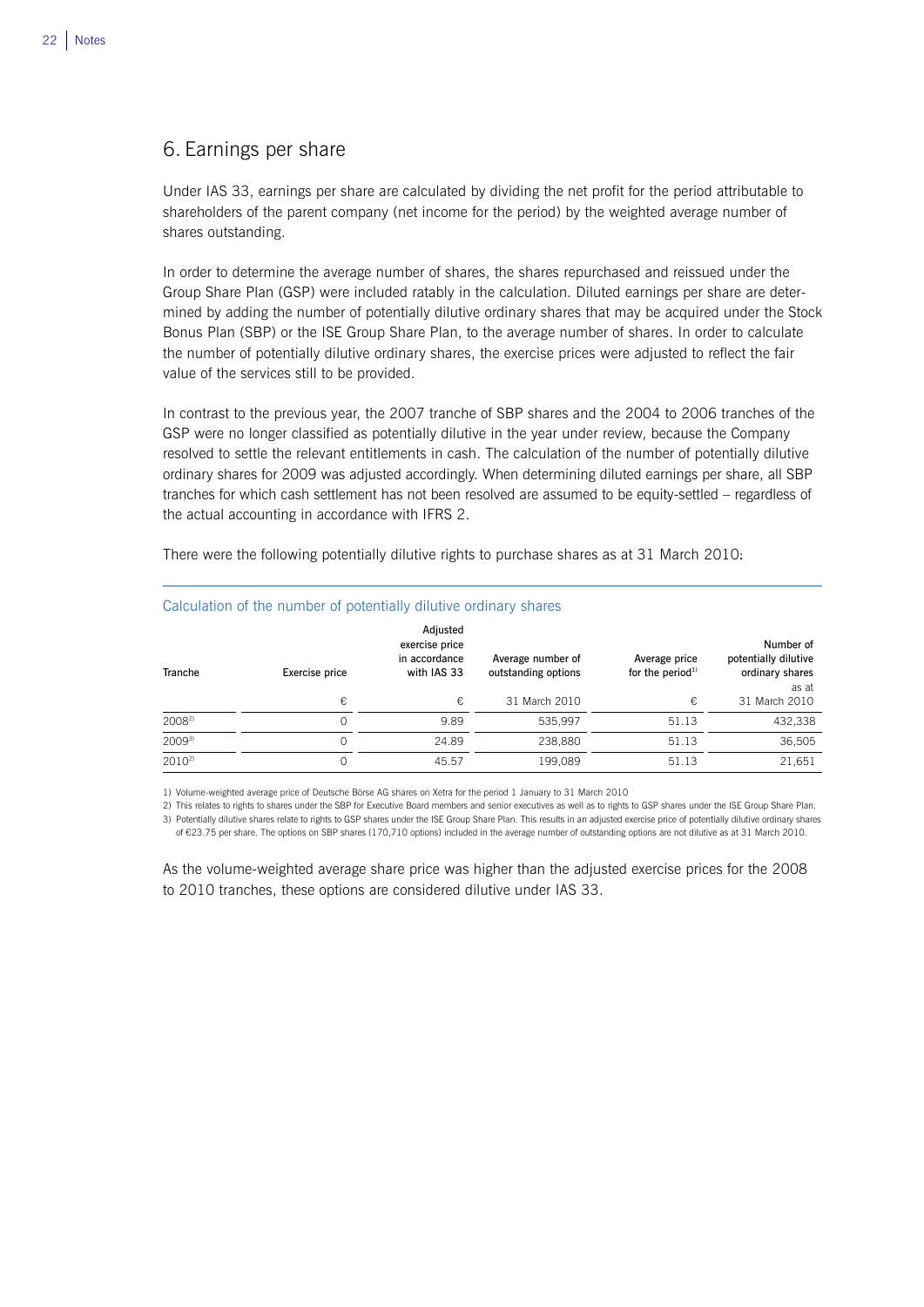### Calculation of earnings per share (basic and diluted)

|                                                                              | 31 March $2010^{11}$ | Quarter ended<br>31 March 2009 <sup>2)</sup> |
|------------------------------------------------------------------------------|----------------------|----------------------------------------------|
| Number of shares outstanding as at beginning of period                       | 185,922,690          | 185,790,599                                  |
| Number of shares outstanding as at 31 March                                  | 185,943,021          | 185,803,927                                  |
| Weighted average number of shares outstanding                                | 185,922,916          | 185,790,747                                  |
| Number of potentially dilutive ordinary shares                               | 490,494              | 271,361                                      |
| Weighted average number of shares used to compute diluted earnings per share | 186,413,410          | 186,062,108                                  |
| Net income for the period $(\epsilon m)$                                     | 156.9                | 205.9                                        |
| Earnings per share (basic and diluted) $(\epsilon)$                          | 0.84                 | 1.11                                         |

 $\overline{a}$ 

1) Due to the switch to cash settlement, the GSP tranches 2004 to 2006 as well as the SBP tranche 2007 were no longer included in the calculation of the potentially dilutive ordinary shares.

2) The number of dilutive ordinary shares was adjusted for the GSP shares of the 2004 tranche and the SBP shares of the 2007 tranche in order to enhance comparability with disclosures for the reporting period. The GSP shares in the 2005 and 2006 tranches were not dilutive in the previous year. Diluted earnings per share remained unaffected.

 $\overline{a}$ 

## 7. Material transactions with related parties

#### Material transactions with associates

|                                                                                                                             | Amount of the transactions |                                      | <b>Outstanding balances</b>   |                                      |
|-----------------------------------------------------------------------------------------------------------------------------|----------------------------|--------------------------------------|-------------------------------|--------------------------------------|
|                                                                                                                             | 31 March 2010<br>€m        | Quarter ended<br>31 March 2009<br>€m | 31 March 2010<br>$\epsilon$ m | Quarter ended<br>31 March 2009<br>€m |
| License fees paid by Eurex Frankfurt AG to STOXX Ltd. <sup>1)</sup>                                                         | n.a.                       | $-6.0$                               | n.a.                          | $-6.0$                               |
| Loans from Scoach Holding S.A. and Scoach Europa AG<br>to Deutsche Börse AG as part of cash pooling <sup>2)</sup>           | $\Omega$                   | n.a.                                 | $-9.4$                        | n.a.                                 |
| Administrative services by Deutsche Börse AG for Scoach Europa AG <sup>2)</sup>                                             | 1.6                        | $\Omega$                             | 3.5                           | $\Omega$                             |
| Operation of trading and clearing software by Deutsche Börse<br>Systems AG for European Energy Exchange AG and affiliates   | 2.4                        | 3.5                                  | 1.3                           | 3.1                                  |
| Provision of price data by STOXX Ltd. to Deutsche Börse AG <sup>1)</sup>                                                    | n.a.                       | $-1.3$                               | n.a.                          | $\circ$                              |
| Operation of the trading system for U.S. Futures Exchange LLC<br>by Deutsche Börse Systems AG <sup>3)</sup>                 | $\Omega$                   | $\Omega$                             | $\mathbf{O}$                  | $\Omega$                             |
| IT services and infrastructure by International Securities Exchange, LLC<br>for Direct Edge Holdings, LLC                   | 0.7                        | 1.5                                  | 1.7                           | 1.1                                  |
| Development and operation of the Link Up Converter system<br>by Clearstream Services S.A. for Link Up Capital Markets, S.L. | 0.5                        | 3.5                                  | 1.0                           | 3.5                                  |
| Money market transactions of Clearstream Banking S.A.<br>with European Commodity Clearing AG <sup>4)</sup>                  | $-0.1$                     | $-0.6$                               | $-199.6$                      | $-392.7$                             |
| Other transactions with associates                                                                                          |                            |                                      | $\Omega$                      | 0.8                                  |
| Total                                                                                                                       |                            |                                      | $-201.5$                      | $-390.2$                             |

1) STOXX Ltd. has been fully consolidated since 29 December 2009. Consequently, disclosures are no longer required for financial year 2010.

2) The Scoach subgroup was fully consolidated until 31 December 2009. Since then, the companies have been classified as associates. Consequently, disclosures are not required for financial year 2009.

3) Valuation allowances have been charged in full on receivables totalling €5.7 million.

4) The European Commodity Clearing AG is a subsidiary of European Energy Exchange AG, which is classified as an associate.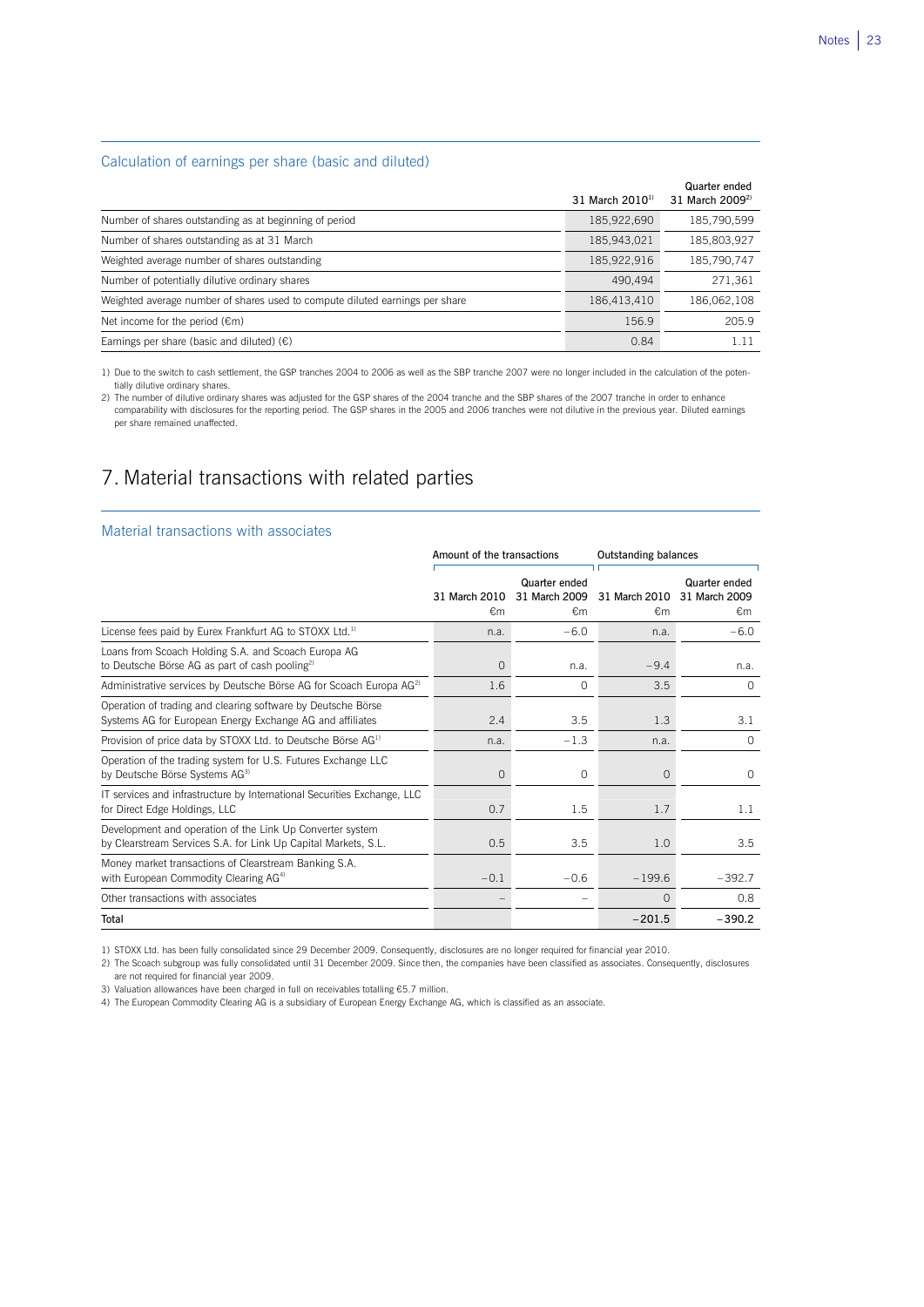### Material transactions with other investors

|                                                                                                                                     | Amount of the transactions    |                                      | <b>Outstanding balances</b> |                                      |  |
|-------------------------------------------------------------------------------------------------------------------------------------|-------------------------------|--------------------------------------|-----------------------------|--------------------------------------|--|
|                                                                                                                                     | 31 March 2010<br>$\epsilon$ m | Quarter ended<br>31 March 2009<br>€m | 31 March 2010<br>€m         | Quarter ended<br>31 March 2009<br>€m |  |
| Office and administrative services by Eurex Zürich AG<br>for SIX Swiss Exchange AG                                                  | 7.0                           | 9.7                                  | 4.4                         | 3.6                                  |  |
| Loans of SIX Group AG provided to STOXX Ltd.<br>as part of the acquisition <sup>1)</sup>                                            | $-0.1$                        | n.a.                                 | $-15.3$                     | n.a.                                 |  |
| Office and administrative services by SIX Group AG for STOXX Ltd. <sup>1)</sup>                                                     | $-0.7$                        | n.a.                                 | $-0.7$                      | n.a.                                 |  |
| Office and administrative services by SIX Swiss Exchange AG<br>for Furex Zürich AG                                                  | $-1.8$                        | $-1.7$                               | $-0.8$                      | $-0.7$                               |  |
| Development of Eurex software by Deutsche Börse Systems AG<br>for SIX Swiss Exchange AG                                             | 4.4                           | 1.6                                  | 2.5                         | 1.4                                  |  |
| Office and administrative services by SIX Swiss Exchange AG<br>for Furex Frankfurt AG                                               | $-0.9$                        | $-1.3$                               | $\mathbf 0$                 | $-1.2$                               |  |
| Transfer of revenue from Eurex fees by Eurex Zürich AG<br>to SIX Swiss Exchange AG                                                  | n.a.                          | n.a.                                 | $-14.9$                     | $-12.2$                              |  |
| Operation and development of Xontro by Deutsche Börse<br>Systems AG for BrainTrade Gesellschaft für Börsensysteme mbH <sup>2)</sup> | 4.4                           | 4.2                                  | 1.7                         | 1.7                                  |  |
| Operation of the floor trading system by BrainTrade Gesellschaft<br>für Börsensysteme mbH for Deutsche Börse AG <sup>2)</sup>       | $-2.1$                        | $-1.8$                               | $-0.9$                      | $-0.9$                               |  |
| Other transactions with other investors                                                                                             |                               |                                      | 0.1                         | 0.1                                  |  |
| Total                                                                                                                               |                               |                                      | $-23.9$                     | $-8.2$                               |  |

 $\overline{a}$ 

1) STOXX Ltd. has been fully consolidated since 29 December 2009. Consequently, no disclosures are required for financial year 2009.

2) Due to the deconsolidation of Scoach Europa AG as of 31 December 2009, the interest in BrainTrade Gesellschaft für Börsensysteme mbH has declined to<br>14.3 percent. The company has been accounted for as "other equity inve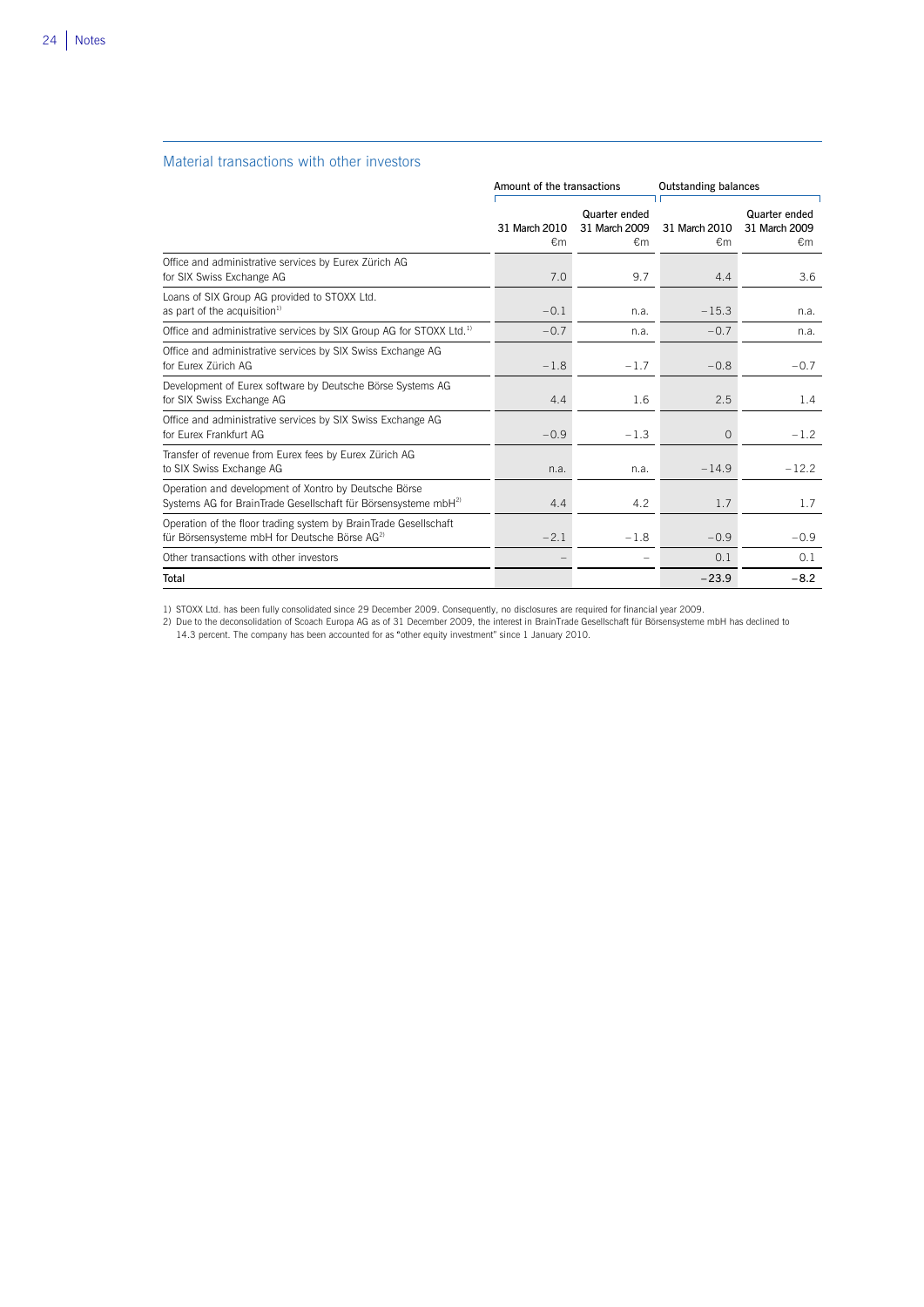## 8. Employees

### Employees

|                                               | 31 March 2010 | Quarter ended<br>31 March 2009 |
|-----------------------------------------------|---------------|--------------------------------|
| Average number of employees during the period | 3.589         | 3.479                          |
| Employed as at the balance sheet date         | 3.588         | 3.524                          |

 $\overline{a}$ 

There was an average of 3,377 full-time equivalent (FTE) employees during the first quarter of 2010 (Q1/2009: 3,261).

Frankfurt/Main, 10 May 2010 Deutsche Börse AG The Executive Board

Reto Francini

Reto Francioni

 $\mathcal{L}$ Andreas Preuß

Frank Gerstenschläger

 $le$  DCC 6.

Michael Kuhn

Gregor Pottmeyer

Jeffy Tessler

Jeffrey Tessler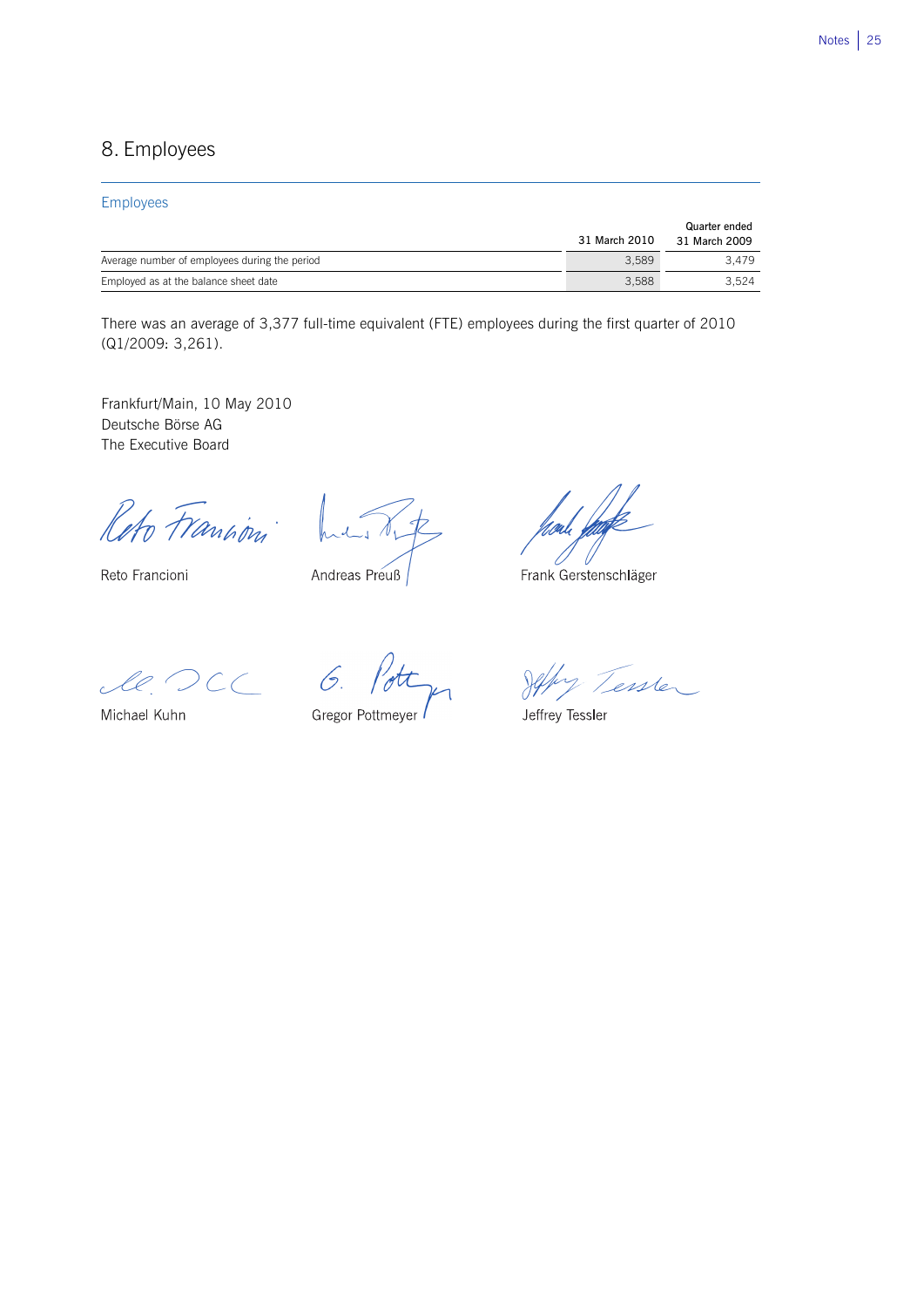### **Contact**

Investor Relations Phone +49-(0) 69-2 11-1 16 70 Fax  $+49-(0)$  69-2 11-1 46 08 E-mail ir@deutsche-boerse.com www.deutsche-boerse.com/ir\_e

### **Publications service**

The annual report 2009 may be obtained from the publications service of Deutsche Börse Group:

Phone +49-(0) 69-2 11-1 15 10 Fax +49-(0) 69-2 11-1 15 11

Downloads at www.deutsche-boerse.com

Reproduction – in whole or in part – only with the written permission of the publisher

### **Registered trademarks**

DAX®, Eurex®, Euro GC Pooling®, TRICE®, USD GC Pooling®, Xetra®, Xetra-Gold® and XTF® are registered trademarks of Deutsche Börse AG.

EURO STOXX 50® is a registered trademark of STOXX Ltd.